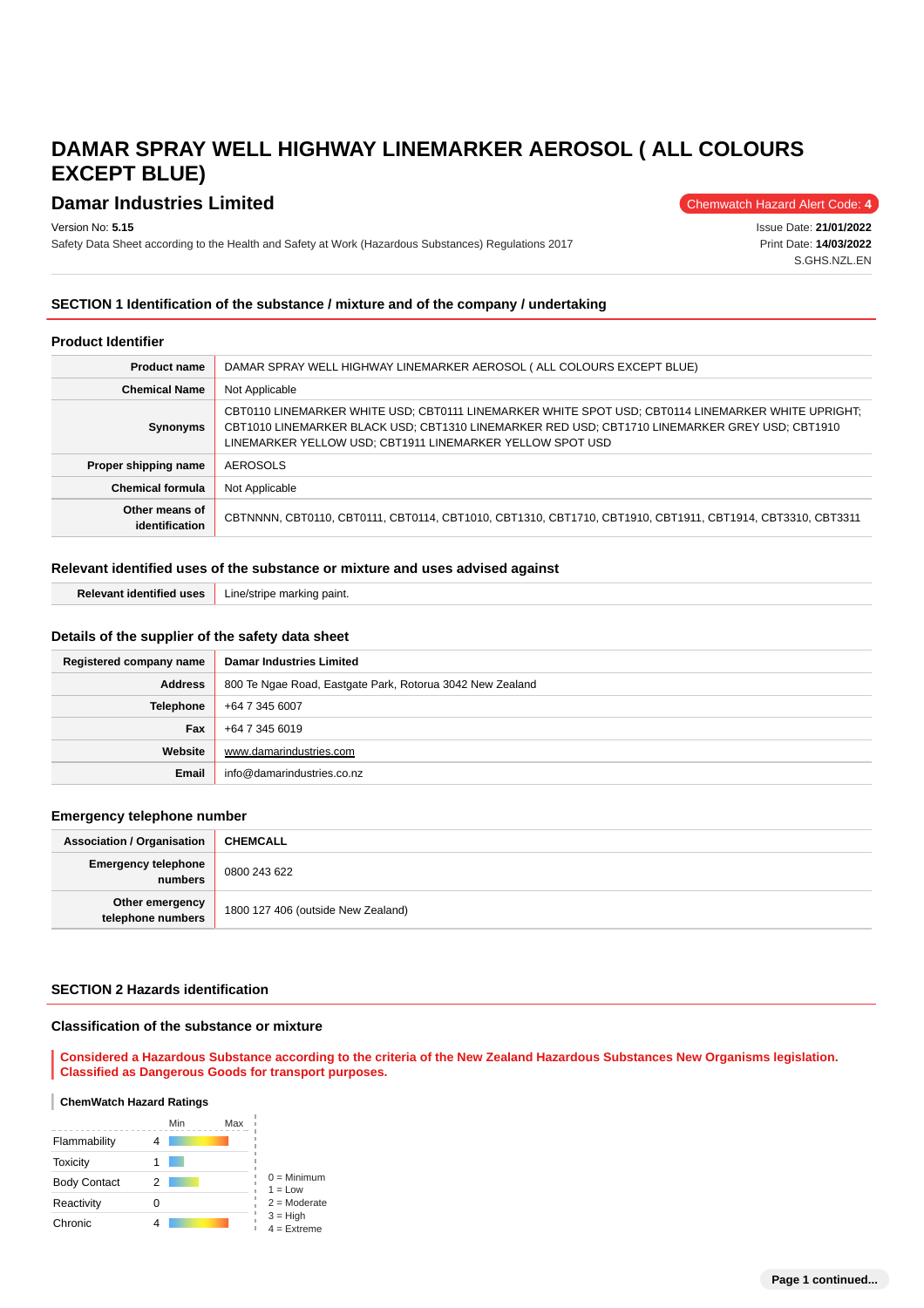| Classification <sup>[1]</sup>                      | Specific Target Organ Toxicity - Repeated Exposure Category 2, Skin Corrosion/Irritation Category 2, Serious Eye Damage/Eye<br>Irritation Category 2, Reproductive Toxicity Category 2, Sensitisation (Skin) Category 1, Carcinogenicity Category 2, Aerosols<br>Category 1 |  |  |
|----------------------------------------------------|-----------------------------------------------------------------------------------------------------------------------------------------------------------------------------------------------------------------------------------------------------------------------------|--|--|
| Legend:                                            | 1. Classified by Chemwatch; 2. Classification drawn from CCID EPA NZ; 3. Classification drawn from Regulation (EU) No<br>1272/2008 - Annex VI                                                                                                                               |  |  |
| Determined by Chemwatch<br>using GHS/HSNO criteria | 2.1.2A, 6.3A, 6.4A, 6.5B (contact), 6.7B, 6.8B, 6.9B                                                                                                                                                                                                                        |  |  |

#### **Label elements**

| Hazard pictogram(s) | <b>W</b> |
|---------------------|----------|
|                     |          |

**Hazard statement(s)**

| H373      | May cause damage to organs through prolonged or repeated exposure. (Inhalation) |  |
|-----------|---------------------------------------------------------------------------------|--|
| H315      | Causes skin irritation.                                                         |  |
| H319      | Causes serious eye irritation.                                                  |  |
| H361      | Suspected of damaging fertility or the unborn child.                            |  |
| H317      | May cause an allergic skin reaction.                                            |  |
| H351      | Suspected of causing cancer.                                                    |  |
| H222+H229 | Extremely flammable aerosol. Pressurized container: may burst if heated.        |  |

# **Precautionary statement(s) Prevention**

**Signal word Danger**

| P <sub>201</sub> | Obtain special instructions before use.                                                        |  |
|------------------|------------------------------------------------------------------------------------------------|--|
| P210             | Keep away from heat, hot surfaces, sparks, open flames and other ignition sources. No smoking. |  |
| P211             | Do not spray on an open flame or other ignition source.                                        |  |
| P <sub>251</sub> | Do not pierce or burn, even after use.                                                         |  |

# **Precautionary statement(s) Response**

| P308+P313      | IF exposed or concerned: Get medical advice/attention.                                                                           |  |
|----------------|----------------------------------------------------------------------------------------------------------------------------------|--|
| P302+P352      | IF ON SKIN: Wash with plenty of water and soap.                                                                                  |  |
| P305+P351+P338 | IF IN EYES: Rinse cautiously with water for several minutes. Remove contact lenses, if present and easy to do. Continue rinsing. |  |
| P314           | Get medical advice/attention if you feel unwell.                                                                                 |  |

# **Precautionary statement(s) Storage**

| P405      | Store locked up.                                                             |
|-----------|------------------------------------------------------------------------------|
| P410+P412 | Protect from sunlight. Do not expose to temperatures exceeding 50 °C/122 °F. |

# **Precautionary statement(s) Disposal**

**P501** Dispose of contents/container to authorised hazardous or special waste collection point in accordance with any local regulation.

# **SECTION 3 Composition / information on ingredients**

#### **Substances**

See section below for composition of Mixtures

#### **Mixtures**

| <b>CAS No</b> | %[weight] | <b>Name</b>                |
|---------------|-----------|----------------------------|
| 108-88-3      | 15-30     | <u>toluene</u>             |
| 67-64-1       | $12 - 25$ | acetone                    |
| 22464-99-9    | < 0.5     | zirconium 2-ethylhexanoate |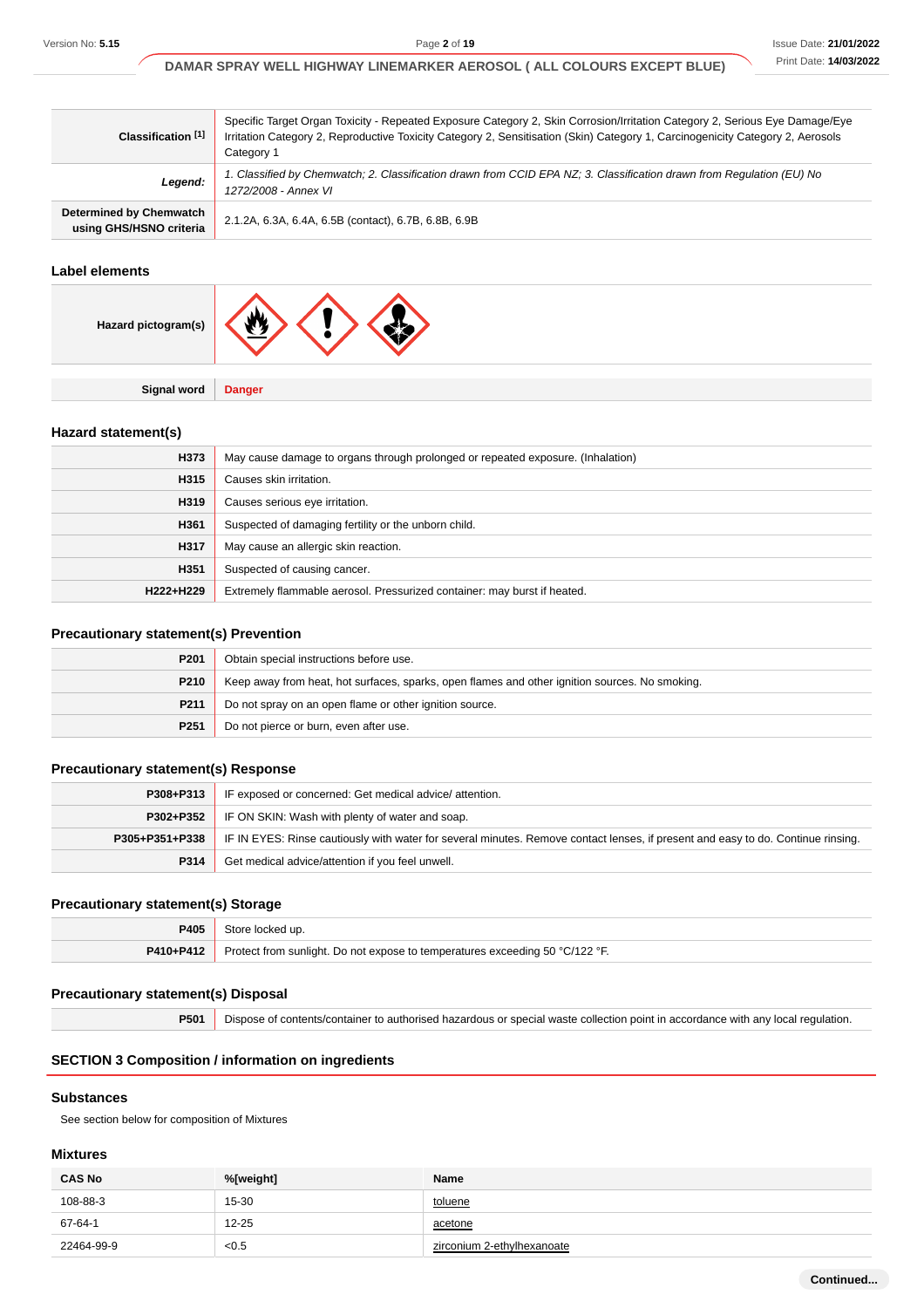| <b>CAS No</b> | %[weight]                                                                                                                                                                                             | Name                  |
|---------------|-------------------------------------------------------------------------------------------------------------------------------------------------------------------------------------------------------|-----------------------|
| $96-29-7*$    | < 0.5                                                                                                                                                                                                 | methyl ethyl ketoxime |
| 106-97-8.     | $15 - 30$                                                                                                                                                                                             | butane                |
| 74-98-6       | $8 - 15$                                                                                                                                                                                              | propane               |
| Legend:       | 1. Classified by Chemwatch; 2. Classification drawn from CCID EPA NZ; 3. Classification drawn from Regulation (EU) No<br>1272/2008 - Annex VI; 4. Classification drawn from C&L * EU IOELVs available |                       |

## **SECTION 4 First aid measures**

#### **Description of first aid measures**

| <b>Eye Contact</b>  | If aerosols come in contact with the eyes:<br>Immediately hold the eyelids apart and flush the eye continuously for at least 15 minutes with fresh running water.<br>Ensure complete irrigation of the eye by keeping eyelids apart and away from eye and moving the eyelids by occasionally<br>lifting the upper and lower lids.<br>Transport to hospital or doctor without delay.<br>▶ Removal of contact lenses after an eye injury should only be undertaken by skilled personnel.<br>Cenerally not applicable.                                            |
|---------------------|----------------------------------------------------------------------------------------------------------------------------------------------------------------------------------------------------------------------------------------------------------------------------------------------------------------------------------------------------------------------------------------------------------------------------------------------------------------------------------------------------------------------------------------------------------------|
| <b>Skin Contact</b> | If solids or aerosol mists are deposited upon the skin:<br>Flush skin and hair with running water (and soap if available).<br>Remove any adhering solids with industrial skin cleansing cream.<br>DO NOT use solvents.<br>Seek medical attention in the event of irritation.<br>Cenerally not applicable.                                                                                                                                                                                                                                                      |
| Inhalation          | If aerosols, fumes or combustion products are inhaled:<br>▶ Remove to fresh air.<br>Lay patient down. Keep warm and rested.<br>Prostheses such as false teeth, which may block airway, should be removed, where possible, prior to initiating first aid<br>procedures.<br>If breathing is shallow or has stopped, ensure clear airway and apply resuscitation, preferably with a demand valve<br>resuscitator, bag-valve mask device, or pocket mask as trained. Perform CPR if necessary.<br>Transport to hospital, or doctor.<br>* Generally not applicable. |
| Ingestion           | Not considered a normal route of entry.<br>Generally not applicable.<br>If spontaneous vomiting appears imminent or occurs, hold patient's head down, lower than their hips to help avoid possible<br>aspiration of vomitus.<br>Avoid giving milk or oils.<br>Avoid giving alcohol.                                                                                                                                                                                                                                                                            |

#### **Indication of any immediate medical attention and special treatment needed**

#### For petroleum distillates

- · In case of ingestion, gastric lavage with activated charcoal can be used promptly to prevent absorption decontamination (induced emesis or lavage) is controversial and should be considered on the merits of each individual case; of course the usual precautions of an endotracheal tube should be considered prior to lavage, to prevent aspiration.
- · Individuals intoxicated by petroleum distillates should be hospitalized immediately, with acute and continuing attention to neurologic and cardiopulmonary function.
- Positive pressure ventilation may be necessary.
- Acute central nervous system signs and symptoms may result from large ingestions of aspiration-induced hypoxia.
- After the initial episode,individuals should be followed for changes in blood variables and the delayed appearance of pulmonary oedema and chemical pneumonitis. Such patients should be followed for several days or weeks for delayed effects, including bone marrow toxicity, hepatic and renal impairment Individuals with chronic pulmonary disease will be more seriously impaired, and recovery from inhalation exposure may be complicated.
- Gastrointestinal symptoms are usually minor and pathological changes of the liver and kidneys are reported to be uncommon in acute intoxications. · Chlorinated and non-chlorinated hydrocarbons may sensitize the heart to epinephrine and other circulating catecholamines so that arrhythmias may occur.Careful consideration of this potential adverse effect should precede administration of epinephrine or other cardiac stimulants and the selection of
- bronchodilators.

BP America Product Safety & Toxicology Department

Treat symptomatically.

#### for simple ketones: --------------------------------------------------------------

#### BASIC TREATMENT

- --------------------------------------------------------------
- Establish a patent airway with suction where necessary.
- Watch for signs of respiratory insufficiency and assist ventilation as necessary.
- Administer oxygen by non-rebreather mask at 10 to 15 l/min.
- Monitor and treat, where necessary, for pulmonary oedema .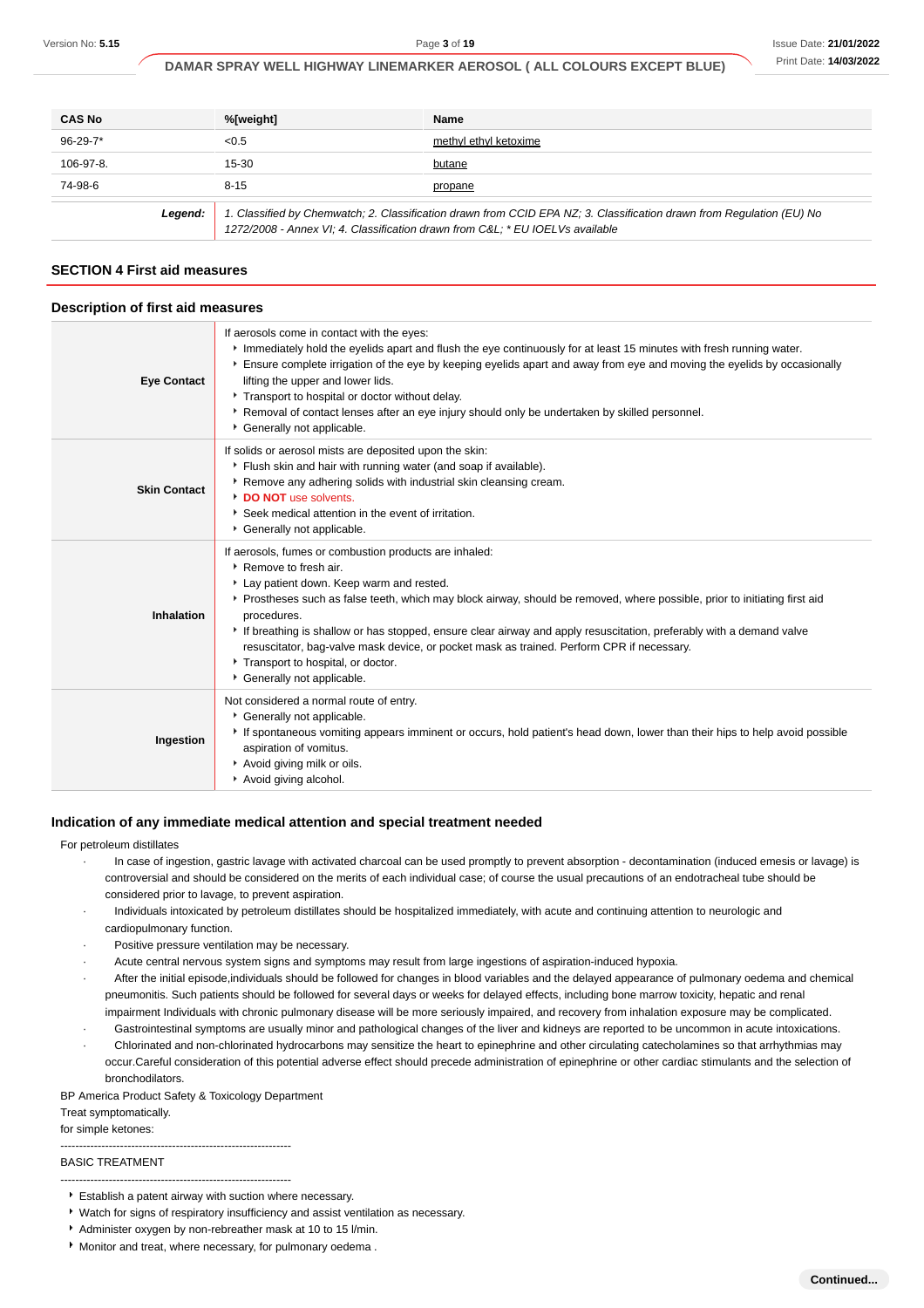- Monitor and treat, where necessary, for shock.
- **DO NOT** use emetics. Where ingestion is suspected rinse mouth and give up to 200 ml water (5mL/kg recommended) for dilution where patient is able to swallow, has a strong gag reflex and does not drool.
- Give activated charcoal.

ADVANCED TREATMENT

--------------------------------------------------------------

#### --------------------------------------------------------------

- Consider orotracheal or nasotracheal intubation for airway control in unconscious patient or where respiratory arrest has occurred.
- Consider intubation at first sign of upper airway obstruction resulting from oedema.
- **Positive-pressure ventilation using a bag-valve mask might be of use.**
- **Monitor and treat, where necessary, for arrhythmias.**
- Start an IV D5W TKO. If signs of hypovolaemia are present use lactated Ringers solution. Fluid overload might create complications.
- Drug therapy should be considered for pulmonary oedema.
- Hypotension with signs of hypovolaemia requires the cautious administration of fluids. Fluid overload might create complications.
- **Treat seizures with diazepam.**
- **Proparacaine hydrochloride should be used to assist eye irrigation.**

#### EMERGENCY DEPARTMENT

-------------------------------------------------------------- --------------------------------------------------------------

- Laboratory analysis of complete blood count, serum electrolytes, BUN, creatinine, glucose, urinalysis, baseline for serum aminotransferases (ALT and AST), calcium, phosphorus and magnesium, may assist in establishing a treatment regime. Other useful analyses include anion and osmolar gaps, arterial blood gases (ABGs), chest radiographs and electrocardiograph.
- Positive end-expiratory pressure (PEEP)-assisted ventilation may be required for acute parenchymal injury or adult respiratory distress syndrome.
- Consult a toxicologist as necessary.
- BRONSTEIN, A.C. and CURRANCE, P.L.

#### EMERGENCY CARE FOR HAZARDOUS MATERIALS EXPOSURE: 2nd Ed. 1994

Following acute or short term repeated exposures to toluene:

- Toluene is absorbed across the alveolar barrier, the blood/air mixture being 11.2/15.6 (at 37 degrees C.) The concentration of toluene, in expired breath, is of the order of 18 ppm following sustained exposure to 100 ppm. The tissue/blood proportion is 1/3 except in adipose where the proportion is 8/10.
- Metabolism by microsomal mono-oxygenation, results in the production of hippuric acid. This may be detected in the urine in amounts between 0.5 and 2.5 g/24 hr which represents, on average 0.8 gm/gm of creatinine. The biological half-life of hippuric acid is in the order of 1-2 hours.
- Primary threat to life from ingestion and/or inhalation is respiratory failure.
- Patients should be quickly evaluated for signs of respiratory distress (eg cyanosis, tachypnoea, intercostal retraction, obtundation) and given oxygen. Patients with inadequate tidal volumes or poor arterial blood gases (pO2 <50 mm Hg or pCO2 > 50 mm Hg) should be intubated.
- Arrhythmias complicate some hydrocarbon ingestion and/or inhalation and electrocardiographic evidence of myocardial damage has been reported; intravenous lines and cardiac monitors should be established in obviously symptomatic patients. The lungs excrete inhaled solvents, so that hyperventilation improves clearance.
- A chest x-ray should be taken immediately after stabilisation of breathing and circulation to document aspiration and detect the presence of pneumothorax.
- Epinephrine (adrenaline) is not recommended for treatment of bronchospasm because of potential myocardial sensitisation to catecholamines. Inhaled cardioselective bronchodilators (e.g. Alupent, Salbutamol) are the preferred agents, with aminophylline a second choice.
- Lavage is indicated in patients who require decontamination; ensure use.

#### BIOLOGICAL EXPOSURE INDEX - BEI

These represent the determinants observed in specimens collected from a healthy worker exposed at the Exposure Standard (ES or TLV):

| Determinant            | Index              | Sampling Time                   | Comments |
|------------------------|--------------------|---------------------------------|----------|
| o-Cresol in urine      | $0.5 \text{ mg/L}$ | End of shift                    | в        |
| Hippuric acid in urine | 1.6 g/g creatinine | End of shift                    | B, NS    |
| Toluene in blood       | $0.05$ mg/L        | Prior to last shift of workweek |          |
|                        |                    |                                 |          |

NS: Non-specific determinant; also observed after exposure to other material

B: Background levels occur in specimens collected from subjects NOT exposed

#### **SECTION 5 Firefighting measures**

#### **Extinguishing media**

**SMALL FIRE:**

Water spray, dry chemical or CO2 **LARGE FIRE:**

Water spray or fog.

#### **Special hazards arising from the substrate or mixture**

**Fire Incompatibility** Avoid contamination with oxidising agents i.e. nitrates, oxidising acids, chlorine bleaches, pool chlorine etc. as ignition may result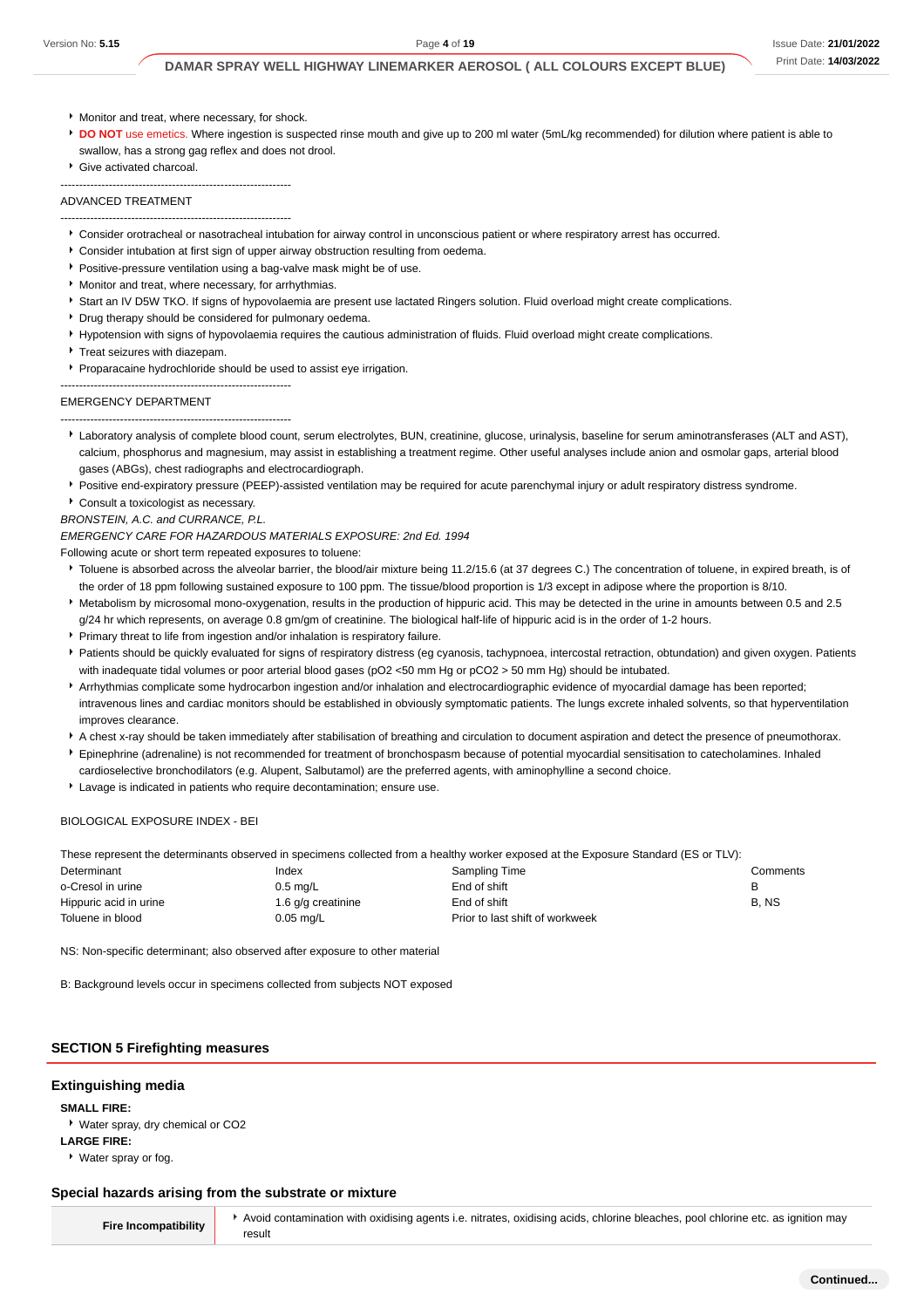| Advice for firelighters      |                                                                                                                                                                                                                                                                                                                                                                                                                                                                                                                                                                                                                                                                                                                                                                                                                                                     |
|------------------------------|-----------------------------------------------------------------------------------------------------------------------------------------------------------------------------------------------------------------------------------------------------------------------------------------------------------------------------------------------------------------------------------------------------------------------------------------------------------------------------------------------------------------------------------------------------------------------------------------------------------------------------------------------------------------------------------------------------------------------------------------------------------------------------------------------------------------------------------------------------|
| <b>Fire Fighting</b>         | Alert Fire Brigade and tell them location and nature of hazard.<br>May be violently or explosively reactive.<br>• Wear breathing apparatus plus protective gloves.<br>Prevent, by any means available, spillage from entering drains or water course.<br>Slight hazard when exposed to heat, flame and oxidisers.                                                                                                                                                                                                                                                                                                                                                                                                                                                                                                                                   |
| <b>Fire/Explosion Hazard</b> | Liquid and vapour are highly flammable.<br>Severe fire hazard when exposed to heat or flame.<br>• Vapour forms an explosive mixture with air.<br>Severe explosion hazard, in the form of vapour, when exposed to flame or spark.<br>Combustion products include:<br>carbon monoxide (CO)<br>carbon dioxide (CO2)<br>metal oxides<br>other pyrolysis products typical of burning organic material.<br>Contains low boiling substance: Closed containers may rupture due to pressure buildup under fire conditions.<br>Articles and manufactured articles may constitute a fire hazard where polymers form their outer layers or where combustible<br>packaging remains in place.<br>Certain substances, found throughout their construction, may degrade or become volatile when heated to high temperatures.<br>This may create a secondary hazard. |

#### **SECTION 6 Accidental release measures**

# **Personal precautions, protective equipment and emergency procedures**

See section 8

#### **Environmental precautions**

See section 12

# **Methods and material for containment and cleaning up**

| <b>Minor Spills</b> | Clean up all spills immediately.<br>Avoid breathing vapours and contact with skin and eyes.<br>▶ Wear protective clothing, impervious gloves and safety glasses.<br>Shut off all possible sources of ignition and increase ventilation.                                                                                                                                                                                                                                                                                                                                                                                                                                                                                                                                                                                                                                                    |
|---------------------|--------------------------------------------------------------------------------------------------------------------------------------------------------------------------------------------------------------------------------------------------------------------------------------------------------------------------------------------------------------------------------------------------------------------------------------------------------------------------------------------------------------------------------------------------------------------------------------------------------------------------------------------------------------------------------------------------------------------------------------------------------------------------------------------------------------------------------------------------------------------------------------------|
| <b>Major Spills</b> | Clear area of all unprotected personnel and move upwind.<br>Alert Emergency Authority and advise them of the location and nature of hazard.<br>May be violently or explosively reactive.<br>▶ Wear full body clothing with breathing apparatus.<br>Remove leaking cylinders to a safe place.<br>Fit vent pipes. Release pressure under safe, controlled conditions<br>▶ Burn issuing gas at vent pipes.<br>DO NOT exert excessive pressure on valve; DO NOT attempt to operate damaged valve.<br>Clear area of personnel and move upwind.<br>Alert Fire Brigade and tell them location and nature of hazard.<br>May be violently or explosively reactive.<br>▶ Wear breathing apparatus plus protective gloves.<br>Clean up all spills immediately.<br>▶ Wear protective clothing, safety glasses, dust mask, gloves.<br>Secure load if safe to do so. Bundle/collect recoverable product. |

Personal Protective Equipment advice is contained in Section 8 of the SDS.

# **SECTION 7 Handling and storage**

# **Precautions for safe handling**

| Safe handling | Radon and its radioactive decay products are hazardous if inhaled or ingested<br>Avoid all personal contact, including inhalation.<br>Wear protective clothing when risk of exposure occurs.<br>Use in a well-ventilated area.<br>Prevent concentration in hollows and sumps. |
|---------------|-------------------------------------------------------------------------------------------------------------------------------------------------------------------------------------------------------------------------------------------------------------------------------|
|---------------|-------------------------------------------------------------------------------------------------------------------------------------------------------------------------------------------------------------------------------------------------------------------------------|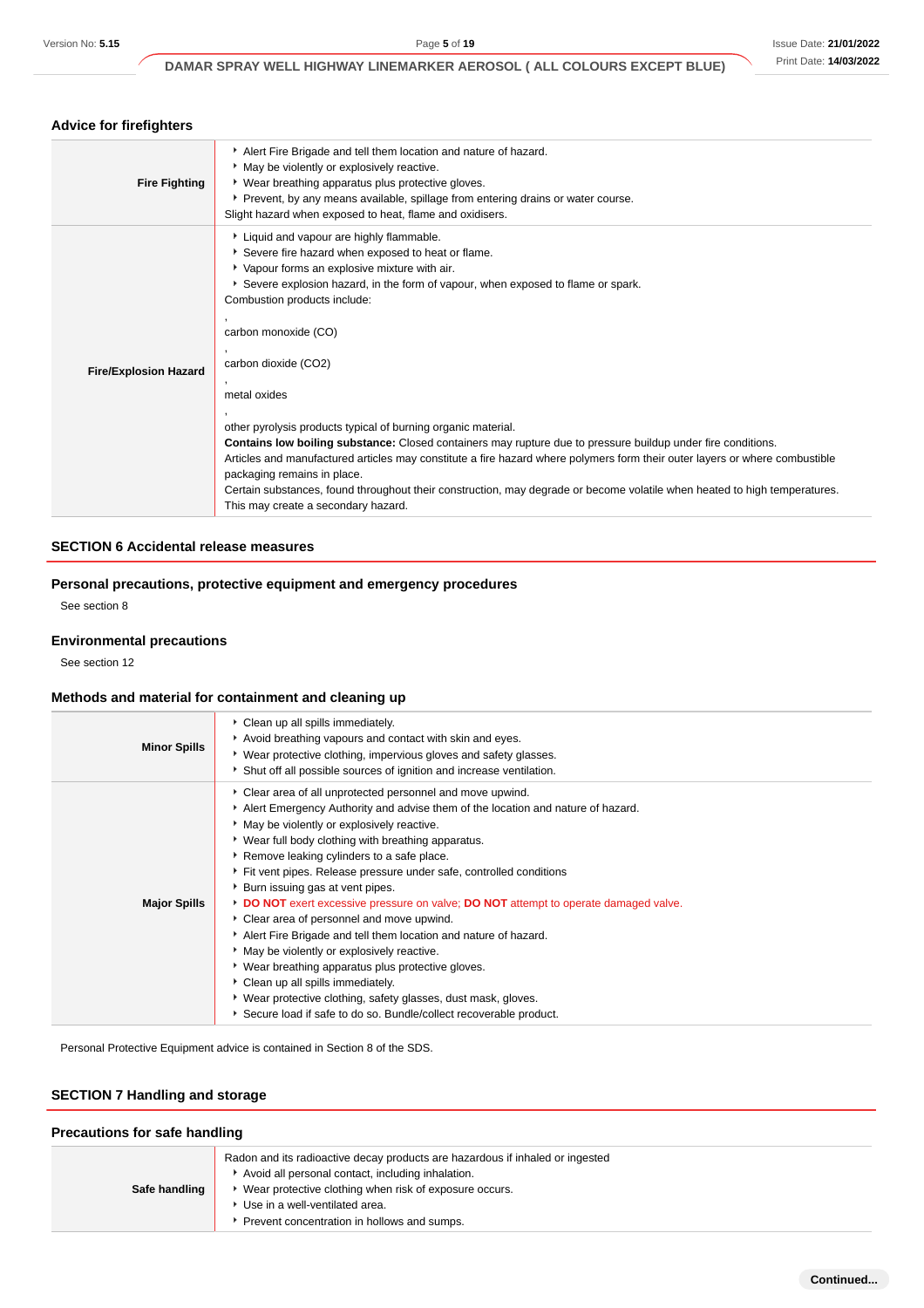|                   | Keep dry to avoid corrosion of cans. Corrosion may result in container perforation and internal pressure may eject contents of<br>can |
|-------------------|---------------------------------------------------------------------------------------------------------------------------------------|
|                   | Store in original containers in approved flammable liquid storage area.                                                               |
| Other information | DO NOT store in pits, depressions, basements or areas where vapours may be trapped.                                                   |
|                   | No smoking, naked lights, heat or ignition sources.                                                                                   |
|                   | Keep containers securely sealed.                                                                                                      |
|                   | Store away from incompatible materials.                                                                                               |

# **Conditions for safe storage, including any incompatibilities**

| Suitable container             | Generally packaging as originally supplied with the article or manufactured item is sufficient to protect against physical hazards.<br>If repackaging is required ensure the article is intact and does not show signs of wear. As far as is practicably possible, reuse the<br>original packaging or something providing a similar level of protection to both the article and the handler.<br>Aerosol dispenser.<br>Check that containers are clearly labelled.                                                                                                                                                                                                                                                                                                                                                                                                                                                                                                                                                                                                                                                                                                                                                                                                                                                                                                                                                                                                                                                                                                                                                                                                                                                                                                                                                                                                                                                                                                                                                                                                                                                                                                                                                                                                                                                                                                                                                                                                                                                                                                                                                                                                                                                                                                                                                                                                                                                                                                                                                                                                                                                                                                                                                                                                                                                                                                                                                                                                                                                                                                                                                                                                                                                                                                                                                                                                                                                                                                                                                                                                                                                                                                                                                                                                                                                                                                                                                                                                                                                                                                                                                                                                                                                                                                                                                                                                                                                                    |
|--------------------------------|--------------------------------------------------------------------------------------------------------------------------------------------------------------------------------------------------------------------------------------------------------------------------------------------------------------------------------------------------------------------------------------------------------------------------------------------------------------------------------------------------------------------------------------------------------------------------------------------------------------------------------------------------------------------------------------------------------------------------------------------------------------------------------------------------------------------------------------------------------------------------------------------------------------------------------------------------------------------------------------------------------------------------------------------------------------------------------------------------------------------------------------------------------------------------------------------------------------------------------------------------------------------------------------------------------------------------------------------------------------------------------------------------------------------------------------------------------------------------------------------------------------------------------------------------------------------------------------------------------------------------------------------------------------------------------------------------------------------------------------------------------------------------------------------------------------------------------------------------------------------------------------------------------------------------------------------------------------------------------------------------------------------------------------------------------------------------------------------------------------------------------------------------------------------------------------------------------------------------------------------------------------------------------------------------------------------------------------------------------------------------------------------------------------------------------------------------------------------------------------------------------------------------------------------------------------------------------------------------------------------------------------------------------------------------------------------------------------------------------------------------------------------------------------------------------------------------------------------------------------------------------------------------------------------------------------------------------------------------------------------------------------------------------------------------------------------------------------------------------------------------------------------------------------------------------------------------------------------------------------------------------------------------------------------------------------------------------------------------------------------------------------------------------------------------------------------------------------------------------------------------------------------------------------------------------------------------------------------------------------------------------------------------------------------------------------------------------------------------------------------------------------------------------------------------------------------------------------------------------------------------------------------------------------------------------------------------------------------------------------------------------------------------------------------------------------------------------------------------------------------------------------------------------------------------------------------------------------------------------------------------------------------------------------------------------------------------------------------------------------------------------------------------------------------------------------------------------------------------------------------------------------------------------------------------------------------------------------------------------------------------------------------------------------------------------------------------------------------------------------------------------------------------------------------------------------------------------------------------------------------------------------------------------------------------------------|
| <b>Storage incompatibility</b> | Toluene:<br>Freacts violently with strong oxidisers, bromine, bromine trifluoride, chlorine, hydrochloric acid/ sulfuric acid mixture,<br>1,3-dichloro-5,5-dimethyl-2,4-imidazolidindione, dinitrogen tetraoxide, fluorine, concentrated nitric acid, nitrogen dioxide,<br>silver chloride, sulfur dichloride, uranium fluoride, vinyl acetate<br>forms explosive mixtures with strong acids, strong oxidisers, silver perchlorate, tetranitromethane<br>is incompatible with bis-toluenediazo oxide<br>attacks some plastics, rubber and coatings<br>may generate electrostatic charges, due to low conductivity, on flow or agitation.<br>Low molecular weight alkanes:<br>May react violently with strong oxidisers, chlorine, chlorine dioxide, dioxygenyl tetrafluoroborate.<br>May react with oxidising materials, nickel carbonyl in the presence of oxygen, heat.<br>Are incompatible with nitronium tetrafluoroborate(1-), halogens and interhalogens<br>may generate electrostatic charges, due to low conductivity, on flow or agitation.<br>Avoid flame and ignition sources<br>Redox reactions of alkanes, in particular with oxygen and the halogens, are possible as the carbon atoms are in a strongly<br>reduced condition.<br>For alkyl aromatics:<br>The alkyl side chain of aromatic rings can undergo oxidation by several mechanisms. The most common and dominant one is the<br>attack by oxidation at benzylic carbon as the intermediate formed is stabilised by resonance structure of the ring.<br>Following reaction with oxygen and under the influence of sunlight, a hydroperoxide at the alpha-position to the aromatic ring,<br>is the primary oxidation product formed (provided a hydrogen atom is initially available at this position) - this product is often<br>short-lived but may be stable dependent on the nature of the aromatic substitution; a secondary C-H bond is more easily<br>attacked than a primary C-H bond whilst a tertiary C-H bond is even more susceptible to attack by oxygen<br>Monoalkylbenzenes may subsequently form monocarboxylic acids; alkyl naphthalenes mainly produce the corresponding<br>naphthalene carboxylic acids.<br>▶ Oxidation in the presence of transition metal salts not only accelerates but also selectively decomposes the hydroperoxides.<br>▶ Vigorous reactions, sometimes amounting to explosions, can result from the contact between aromatic rings and strong<br>oxidising agents.<br>Aromatics can react exothermically with bases and with diazo compounds.<br>Acetone:<br>► may react violently with chloroform, activated charcoal, aliphatic amines, bromine, bromine trifluoride, chlorotriazine,<br>chromic(IV) acid, chromic(VI) acid, chromium trioxide, chromyl chloride, hexachloromelamine, iodine heptafluoride, iodoform,<br>liquid oxygen, nitrosyl chloride, nitrosyl perchlorate, nitryl perchlorate, perchloromelamine, peroxomonosulfuric acid, platinum,<br>potassium tert-butoxide, strong acids, sulfur dichloride, trichloromelamine, xenon tetrafluoride<br>Freacts violently with bromoform and chloroform in the presence of alkalies or in contact with alkaline surfaces.<br>▶ may form unstable and explosive peroxides in contact with strong oxidisers, fluorine, hydrogen peroxide (90%), sodium<br>perchlorate, 2-methyl-1,3-butadiene<br>• can increase the explosive sensitivity of nitromethane on contact flow or agitation may generate electrostatic charges due to<br>low conductivity<br>dissolves or attacks most rubber, resins, and plastics (polyethylenes, polyester, vinyl ester, PVC, Neoprene, Viton)<br>Butane/ isobutane<br>reacts violently with strong oxidisers<br>reacts with acetylene, halogens and nitrous oxides<br>is incompatible with chlorine dioxide, conc. nitric acid and some plastics<br>► may generate electrostatic charges, due to low conductivity, in flow or when agitated - these may ignite the vapour.<br>Segregate from nickel carbonyl in the presence of oxygen, heat (20-40 C)<br>Ketones in this group:<br>* are reactive with many acids and bases liberating heat and flammable gases (e.g., H2).<br>▶ react with reducing agents such as hydrides, alkali metals, and nitrides to produce flammable gas (H2) and heat.<br>are incompatible with isocyanates, aldehydes, cyanides, peroxides, and anhydrides.<br>react violently with aldehydes, HNO3 (nitric acid), HNO3 + H2O2 (mixture of nitric acid and hydrogen peroxide), and HClO4<br>(perchloric acid).<br>Propane:<br>Freacts violently with strong oxidisers, barium peroxide, chlorine dioxide, dichlorine oxide, fluorine etc.<br>If liquid attacks some plastics, rubber and coatings<br>may accumulate static charges which may ignite its vapours<br>▶ Compressed gases may contain a large amount of kinetic energy over and above that potentially available from the energy of |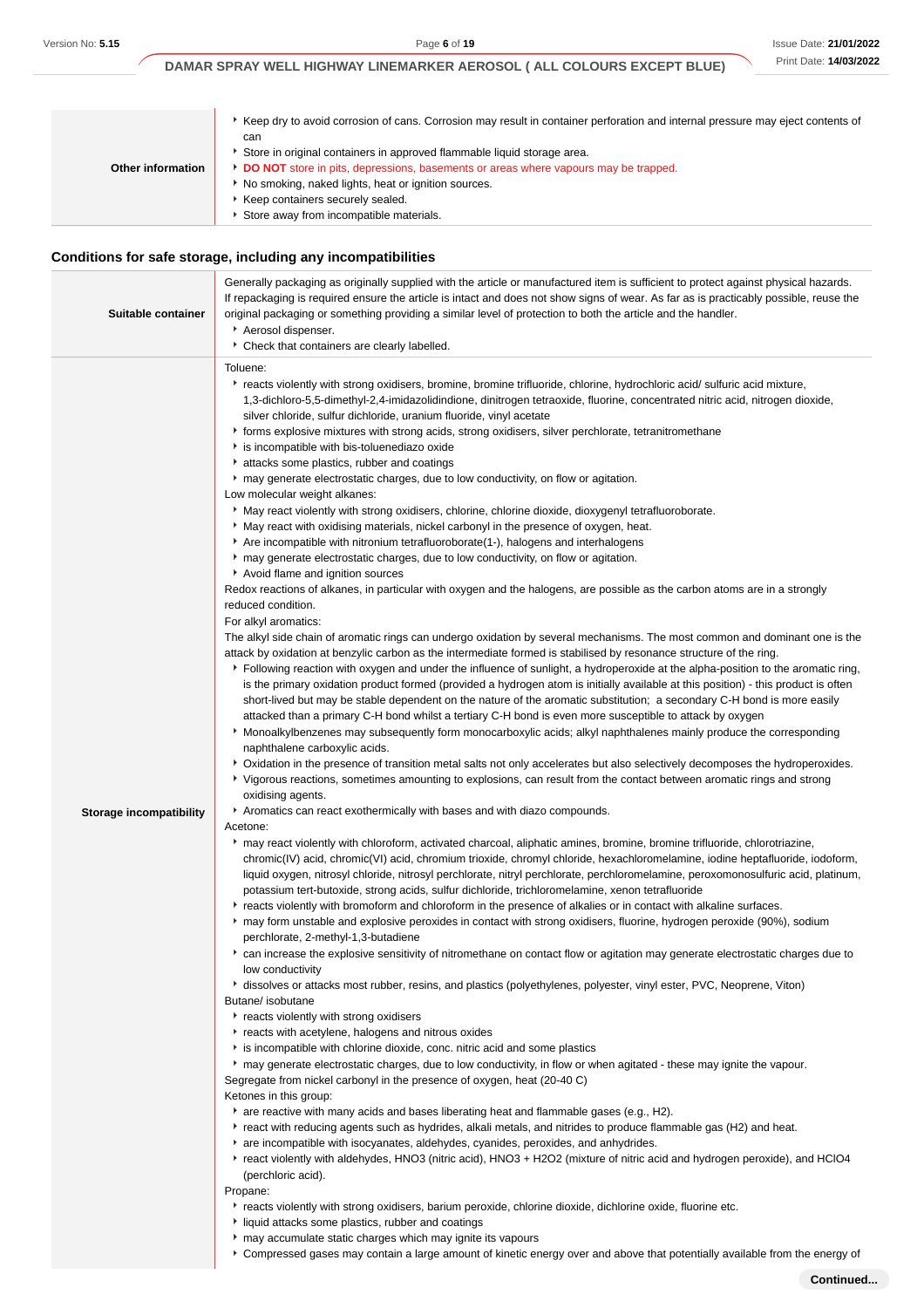reaction produced by the gas in chemical reaction with other substances

# **SECTION 8 Exposure controls / personal protection**

# **Control parameters**

#### I **Occupational Exposure Limits (OEL)**

#### **INGREDIENT DATA**

| Source                                            | Ingredient                    | <b>Material name</b>                                        | <b>TWA</b>              | <b>STEL</b>              | Peak                    | <b>Notes</b>                                                         |
|---------------------------------------------------|-------------------------------|-------------------------------------------------------------|-------------------------|--------------------------|-------------------------|----------------------------------------------------------------------|
| New Zealand Workplace<br>Exposure Standards (WES) | toluene                       | Toluene (Toluol)                                            | 50 ppm / 188<br>mg/m3   | Not Available            | Not<br>Available        | (skin)-Skin absorption                                               |
| New Zealand Workplace<br>Exposure Standards (WES) | acetone                       | Acetone                                                     | 500 ppm /<br>1185 mg/m3 | 2375 mg/m3 /<br>1000 ppm | Not<br>Available        | (bio)-Exposure can also<br>be estimated by biological<br>monitoring. |
| New Zealand Workplace<br>Exposure Standards (WES) | zirconium<br>2-ethylhexanoate | Zirconium and<br>compounds, as Zr                           | $5 \text{ mg/m}$ 3      | $10 \text{ mg/m}$        | <b>Not</b><br>Available | Not Available                                                        |
| New Zealand Workplace<br>Exposure Standards (WES) | zirconium<br>2-ethylhexanoate | Inhalable dust (not<br>otherwise classified)                | $10 \text{ mg/m}$       | Not Available            | <b>Not</b><br>Available | Not Available                                                        |
| New Zealand Workplace<br>Exposure Standards (WES) | zirconium<br>2-ethylhexanoate | Particulates not<br>otherwise classified                    | $10 \text{ mg/m}$       | Not Available            | <b>Not</b><br>Available | Not Available                                                        |
| New Zealand Workplace<br>Exposure Standards (WES) | zirconium<br>2-ethylhexanoate | Respirable dust (not<br>otherwise classified)               | $3$ mg/m $3$            | Not Available            | <b>Not</b><br>Available | Not Available                                                        |
| New Zealand Workplace<br>Exposure Standards (WES) | zirconium<br>2-ethylhexanoate | Particulates not<br>otherwise classified<br>respirable dust | $3 \text{ mg/m}$        | Not Available            | Not<br>Available        | Not Available                                                        |
| New Zealand Workplace<br>Exposure Standards (WES) | butane                        | <b>Butane</b>                                               | 800 ppm /<br>1900 mg/m3 | Not Available            | Not<br>Available        | Not Available                                                        |
| New Zealand Workplace<br>Exposure Standards (WES) | propane                       | Propane                                                     | Not Available           | Not Available            | <b>Not</b><br>Available | Simple asphyxiant - may<br>present an explosion<br>hazard            |

# **Emergency Limits**

| Ingredient            | TEEL-1        | TEEL-2        | TEEL-3        |
|-----------------------|---------------|---------------|---------------|
| toluene               | Not Available | Not Available | Not Available |
| acetone               | Not Available | Not Available | Not Available |
| methyl ethyl ketoxime | 30 ppm        | 56 ppm        | $250$ ppm     |
| butane                | Not Available | Not Available | Not Available |
| propane               | Not Available | Not Available | Not Available |

| Ingredient                 | <b>Original IDLH</b> | <b>Revised IDLH</b> |
|----------------------------|----------------------|---------------------|
| toluene                    | 500 ppm              | Not Available       |
| acetone                    | 2,500 ppm            | Not Available       |
| zirconium 2-ethylhexanoate | $25 \text{ mg/m}$ 3  | Not Available       |
| methyl ethyl ketoxime      | Not Available        | Not Available       |
| butane                     | Not Available        | $1,600$ ppm         |
| propane                    | 2,100 ppm            | Not Available       |

#### I **Occupational Exposure Banding**

| Ingredient            | <b>Occupational Exposure Band Rating</b>                                                                                                                                                                                                                                                                                                                                 | <b>Occupational Exposure Band Limit</b> |  |
|-----------------------|--------------------------------------------------------------------------------------------------------------------------------------------------------------------------------------------------------------------------------------------------------------------------------------------------------------------------------------------------------------------------|-----------------------------------------|--|
| methyl ethyl ketoxime |                                                                                                                                                                                                                                                                                                                                                                          | $> 0.1$ to $\leq 1$ ppm                 |  |
| Notes:                | Occupational exposure banding is a process of assigning chemicals into specific categories or bands based on a chemical's<br>potency and the adverse health outcomes associated with exposure. The output of this process is an occupational exposure<br>band (OEB), which corresponds to a range of exposure concentrations that are expected to protect worker health. |                                         |  |

#### **Exposure controls**

|                         | Articles or manufactured items, in their original condition, generally don't require engineering controls during handling or in |
|-------------------------|---------------------------------------------------------------------------------------------------------------------------------|
| Appropriate engineering | normal use.                                                                                                                     |
| controls                | Exceptions may arise following extensive use and subsequent wear, during recycling or disposal operations where substances,     |
|                         |                                                                                                                                 |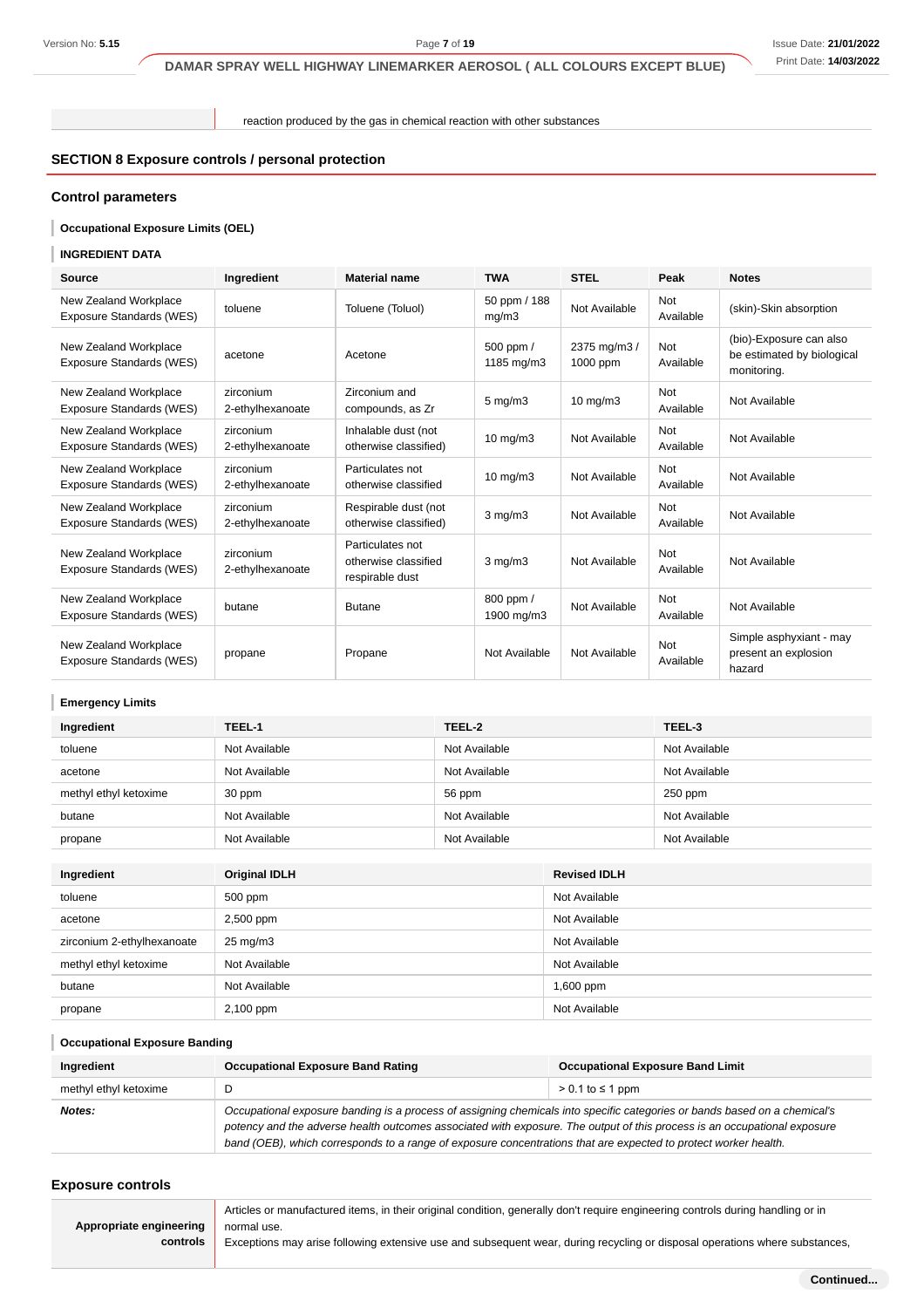|                              | found in the article, may be released to the environment.<br>Engineering controls are used to remove a hazard or place a barrier between the worker and the hazard. Well-designed<br>engineering controls can be highly effective in protecting workers and will typically be independent of worker interactions to<br>provide this high level of protection.<br>The basic types of engineering controls are:<br>Process controls which involve changing the way a job activity or process is done to reduce the risk.<br>Enclosure and/or isolation of emission source which keeps a selected hazard "physically" away from the worker and ventilation<br>that strategically "adds" and "removes" air in the work environment.                                                                                                                                                                                                                                      |
|------------------------------|----------------------------------------------------------------------------------------------------------------------------------------------------------------------------------------------------------------------------------------------------------------------------------------------------------------------------------------------------------------------------------------------------------------------------------------------------------------------------------------------------------------------------------------------------------------------------------------------------------------------------------------------------------------------------------------------------------------------------------------------------------------------------------------------------------------------------------------------------------------------------------------------------------------------------------------------------------------------|
| <b>Personal protection</b>   |                                                                                                                                                                                                                                                                                                                                                                                                                                                                                                                                                                                                                                                                                                                                                                                                                                                                                                                                                                      |
| Eye and face protection      | Safety glasses with side shields.<br>Chemical goggles.<br>Contact lenses may pose a special hazard; soft contact lenses may absorb and concentrate irritants. A written policy<br>document, describing the wearing of lenses or restrictions on use, should be created for each workplace or task.<br>• Close fitting gas tight goggles<br><b>DO NOT</b> wear contact lenses.<br>Contact lenses may pose a special hazard; soft contact lenses may absorb and concentrate irritants. A written policy<br>document, describing the wearing of lens or restrictions on use, should be created for each workplace or task. This should<br>include a review of lens absorption and adsorption for the class of chemicals in use and an account of injury experience.<br>Medical and first-aid personnel should be trained in their removal and suitable equipment should be readily available.<br>No special equipment required due to the physical form of the product. |
| <b>Skin protection</b>       | See Hand protection below                                                                                                                                                                                                                                                                                                                                                                                                                                                                                                                                                                                                                                                                                                                                                                                                                                                                                                                                            |
| <b>Hands/feet protection</b> | <b>NOTE:</b><br>▶ The material may produce skin sensitisation in predisposed individuals. Care must be taken, when removing gloves and other<br>protective equipment, to avoid all possible skin contact.<br>Contaminated leather items, such as shoes, belts and watch-bands should be removed and destroyed.<br>No special equipment needed when handling small quantities.<br>OTHERWISE:<br>For potentially moderate exposures:<br>▶ Wear general protective gloves, eg. light weight rubber gloves.<br>▶ For potentially heavy exposures:<br>▶ Wear chemical protective gloves, eg. PVC. and safety footwear.<br>No special equipment required due to the physical form of the product.                                                                                                                                                                                                                                                                          |
| <b>Body protection</b>       | See Other protection below                                                                                                                                                                                                                                                                                                                                                                                                                                                                                                                                                                                                                                                                                                                                                                                                                                                                                                                                           |
| Other protection             | The clothing worn by process operators insulated from earth may develop static charges far higher (up to 100 times) than the<br>minimum ignition energies for various flammable gas-air mixtures. This holds true for a wide range of clothing materials<br>including cotton.<br>Avoid dangerous levels of charge by ensuring a low resistivity of the surface material worn outermost.<br>BRETHERICK: Handbook of Reactive Chemical Hazards.<br>No special equipment needed when handling small quantities.<br><b>OTHERWISE:</b><br>• Overalls.<br>Skin cleansing cream.<br>Eyewash unit.<br>No special equipment required due to the physical form of the product.                                                                                                                                                                                                                                                                                                 |

### **Recommended material(s)**

## **GLOVE SELECTION INDEX**

I

Glove selection is based on a modified presentation of the:

**"Forsberg Clothing Performance Index".**

The effect(s) of the following substance(s) are taken into account in the **computer-generated** selection:

DAMAR SPRAY WELL HIGHWAY LINEMARKER AEROSOL ( ALL COLOURS EXCEPT BLUE)

| <b>Material</b>       | <b>CPI</b> |
|-----------------------|------------|
| PE/EVAL/PE            | A          |
| <b>TEFLON</b>         | в          |
| <b>BUTYL</b>          | C          |
| <b>BUTYL/NEOPRENE</b> | C          |
| <b>CPE</b>            | C          |
| <b>HYPALON</b>        | C          |
| <b>NATURAL RUBBER</b> | C          |

#### **Respiratory protection**

Type AX Filter of sufficient capacity. (AS/NZS 1716 & 1715, EN 143:2000 & 149:2001, ANSI Z88 or national equivalent)

Where the concentration of gas/particulates in the breathing zone, approaches or exceeds the "Exposure Standard" (or ES), respiratory protection is required. Degree of protection varies with both face-piece and Class of filter; the nature of protection varies with Type of filter.

| <b>Required Minimum</b><br><b>Protection Factor</b> | Half-Face<br>Respirator | <b>Full-Face</b><br>Respirator | <b>Powered Air</b><br>Respirator |
|-----------------------------------------------------|-------------------------|--------------------------------|----------------------------------|
| up to $10 \times ES$                                | AX-AUS                  | -                              | AX-PAPR-AUS /<br>Class 1         |
| up to $50 \times ES$                                |                         | AX-AUS/<br>Class 1             |                                  |
| up to $100 \times ES$                               |                         | $AX-2$                         | AX-PAPR-2 ^                      |

# ^ - Full-face

A(All classes) = Organic vapours, B AUS or B1 = Acid gasses, B2 = Acid gas or hydrogen cyanide(HCN),  $B3$  = Acid gas or hydrogen cyanide(HCN),  $E =$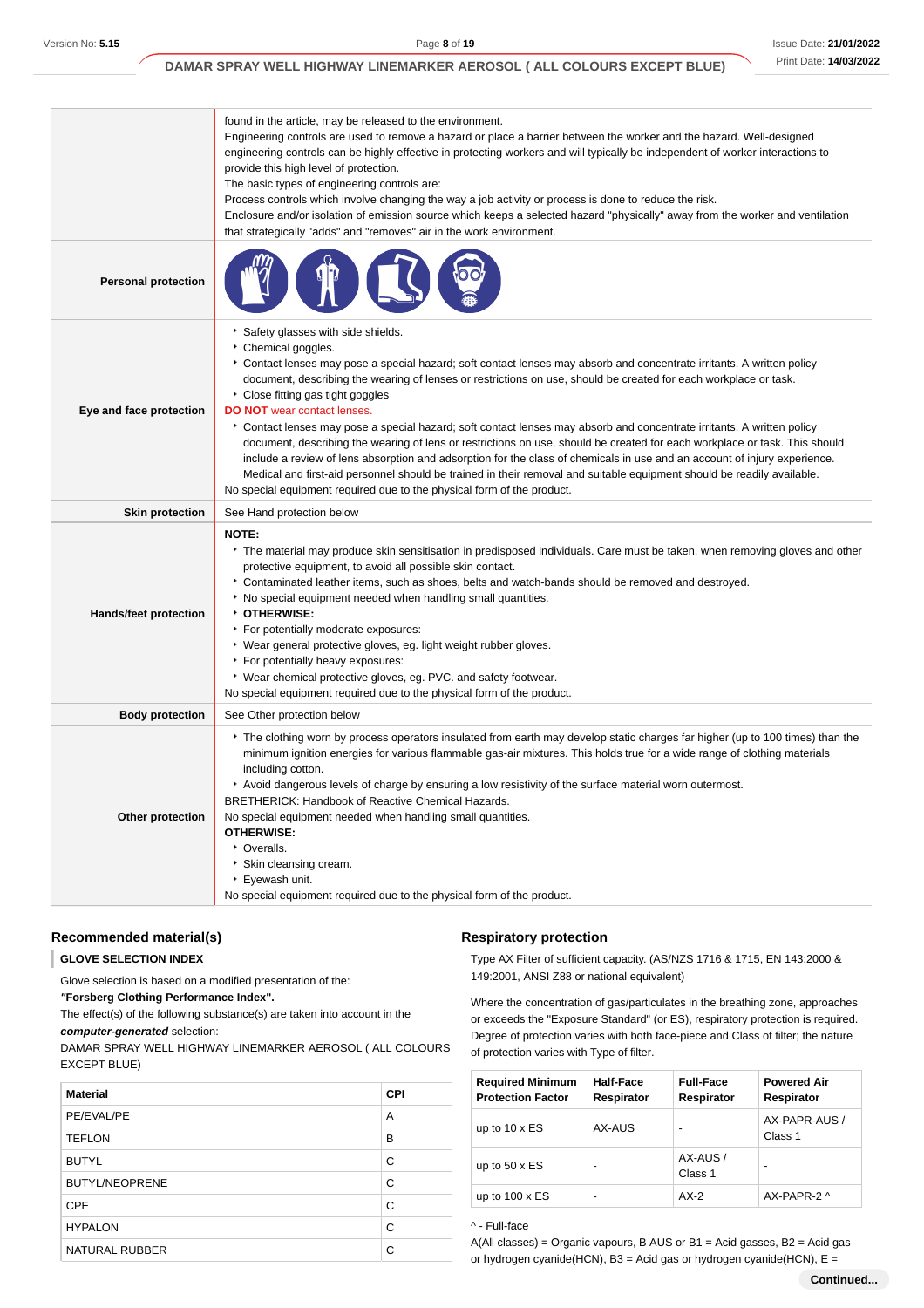| C |
|---|
| C |
| C |
| C |
| C |
| C |
| C |
| C |
| C |
| C |
| C |
| C |
| C |
|   |

#### **SECTION 9 Physical and chemical properties**

#### **Information on basic physical and chemical properties**

|                                                                                                                                                                                                                                                                                                                                           | DAMAR SPRAY WELL HIGHWAY LINEMARKER AEROSOL ( ALL COLOURS EXCEPT BLUE) |                                                                                   |                                                                                                    |                                                   |               | Print Date: 14/03/202 |
|-------------------------------------------------------------------------------------------------------------------------------------------------------------------------------------------------------------------------------------------------------------------------------------------------------------------------------------------|------------------------------------------------------------------------|-----------------------------------------------------------------------------------|----------------------------------------------------------------------------------------------------|---------------------------------------------------|---------------|-----------------------|
|                                                                                                                                                                                                                                                                                                                                           |                                                                        |                                                                                   | Sulfur dioxide(SO2), G = Agricultural chemicals, K = Ammonia(NH3), Hg =                            |                                                   |               |                       |
| NATURAL+NEOPRENE<br><b>NEOPRENE</b>                                                                                                                                                                                                                                                                                                       |                                                                        | C<br>C                                                                            | Mercury, $NO = Oxides$ of nitrogen, $MB = Methyl$ bromide, $AX = Low$ boiling                      |                                                   |               |                       |
|                                                                                                                                                                                                                                                                                                                                           |                                                                        |                                                                                   | point organic compounds(below 65 degC)                                                             |                                                   |               |                       |
| NEOPRENE/NATURAL<br><b>NITRILE</b>                                                                                                                                                                                                                                                                                                        |                                                                        | C<br>Respiratory protection not normally required due to the physical form of the |                                                                                                    |                                                   |               |                       |
|                                                                                                                                                                                                                                                                                                                                           |                                                                        |                                                                                   | C<br>product.                                                                                      |                                                   |               |                       |
| NITRILE+PVC                                                                                                                                                                                                                                                                                                                               |                                                                        | C                                                                                 | Generally not applicable.<br>Aerosols, in common with most vapours/ mists, should never be used in |                                                   |               |                       |
| <b>PVA</b>                                                                                                                                                                                                                                                                                                                                |                                                                        | C                                                                                 | confined spaces without adequate ventilation. Aerosols, containing agents                          |                                                   |               |                       |
| <b>PVC</b>                                                                                                                                                                                                                                                                                                                                |                                                                        | C                                                                                 | designed to enhance or mask smell, have triggered allergic reactions in                            |                                                   |               |                       |
| PVDC/PE/PVDC                                                                                                                                                                                                                                                                                                                              |                                                                        | C<br>C                                                                            | predisposed individuals.                                                                           |                                                   |               |                       |
| SARANEX-23<br>SARANEX-23 2-PLY                                                                                                                                                                                                                                                                                                            |                                                                        | C                                                                                 |                                                                                                    |                                                   |               |                       |
| <b>VITON</b>                                                                                                                                                                                                                                                                                                                              |                                                                        | C                                                                                 |                                                                                                    |                                                   |               |                       |
|                                                                                                                                                                                                                                                                                                                                           |                                                                        | $\mathsf{C}$                                                                      |                                                                                                    |                                                   |               |                       |
| VITON/CHLOROBUTYL<br><b>VITON/NEOPRENE</b>                                                                                                                                                                                                                                                                                                |                                                                        | C                                                                                 |                                                                                                    |                                                   |               |                       |
|                                                                                                                                                                                                                                                                                                                                           |                                                                        |                                                                                   |                                                                                                    |                                                   |               |                       |
| * Where the glove is to be used on a short term, casual or infrequent basis,<br>factors such as "feel" or convenience (e.g. disposability), may dictate a choice                                                                                                                                                                          |                                                                        |                                                                                   |                                                                                                    |                                                   |               |                       |
|                                                                                                                                                                                                                                                                                                                                           |                                                                        |                                                                                   |                                                                                                    |                                                   |               |                       |
| Appearance                                                                                                                                                                                                                                                                                                                                | Aerosol spray                                                          |                                                                                   |                                                                                                    |                                                   |               |                       |
| <b>Physical state</b>                                                                                                                                                                                                                                                                                                                     | article                                                                |                                                                                   |                                                                                                    | Relative density (Water =<br>1)                   | $0.81 - 0.87$ |                       |
| Odour                                                                                                                                                                                                                                                                                                                                     | Not Available                                                          |                                                                                   |                                                                                                    | <b>Partition coefficient</b><br>n-octanol / water | Not Available |                       |
| <b>Odour threshold</b>                                                                                                                                                                                                                                                                                                                    | Not Available                                                          |                                                                                   |                                                                                                    | Auto-ignition temperature<br>$(^{\circ}C)$        | 431           |                       |
| pH (as supplied)                                                                                                                                                                                                                                                                                                                          | Not Available                                                          |                                                                                   |                                                                                                    | Decomposition<br>temperature                      | Not Available |                       |
| Melting point / freezing<br>point (°C)                                                                                                                                                                                                                                                                                                    | Not Available                                                          |                                                                                   |                                                                                                    | <b>Viscosity (cSt)</b>                            | Not Available |                       |
| Initial boiling point and<br>boiling range (°C)                                                                                                                                                                                                                                                                                           | Not Available                                                          |                                                                                   |                                                                                                    | Molecular weight (g/mol)                          | Not Available |                       |
| Flash point (°C)                                                                                                                                                                                                                                                                                                                          | -81                                                                    |                                                                                   |                                                                                                    | <b>Taste</b>                                      | Not Available |                       |
| <b>Evaporation rate</b>                                                                                                                                                                                                                                                                                                                   | Not Available BuAC = $1$                                               |                                                                                   |                                                                                                    | <b>Explosive properties</b>                       | Not Available |                       |
| <b>Flammability</b>                                                                                                                                                                                                                                                                                                                       | HIGHLY FLAMMABLE.                                                      |                                                                                   |                                                                                                    | <b>Oxidising properties</b>                       | Not Available |                       |
|                                                                                                                                                                                                                                                                                                                                           | 10                                                                     |                                                                                   |                                                                                                    | <b>Surface Tension (dyn/cm</b><br>or mN/m)        | Not Available |                       |
|                                                                                                                                                                                                                                                                                                                                           | 1.5                                                                    |                                                                                   |                                                                                                    | <b>Volatile Component (%vol)</b>                  | Not Available |                       |
| Vapour pressure (kPa)                                                                                                                                                                                                                                                                                                                     | Not Available                                                          |                                                                                   |                                                                                                    | Gas group                                         | Not Available |                       |
| of gloves which might otherwise be unsuitable following long-term or frequent<br>use. A qualified practitioner should be consulted.<br><b>SECTION 9 Physical and chemical properties</b><br>Information on basic physical and chemical properties<br><b>Upper Explosive Limit (%)</b><br>Lower Explosive Limit (%)<br>Solubility in water | Immiscible                                                             |                                                                                   |                                                                                                    | pH as a solution (Not<br>Available%)              | Not Available |                       |

#### **SECTION 10 Stability and reactivity**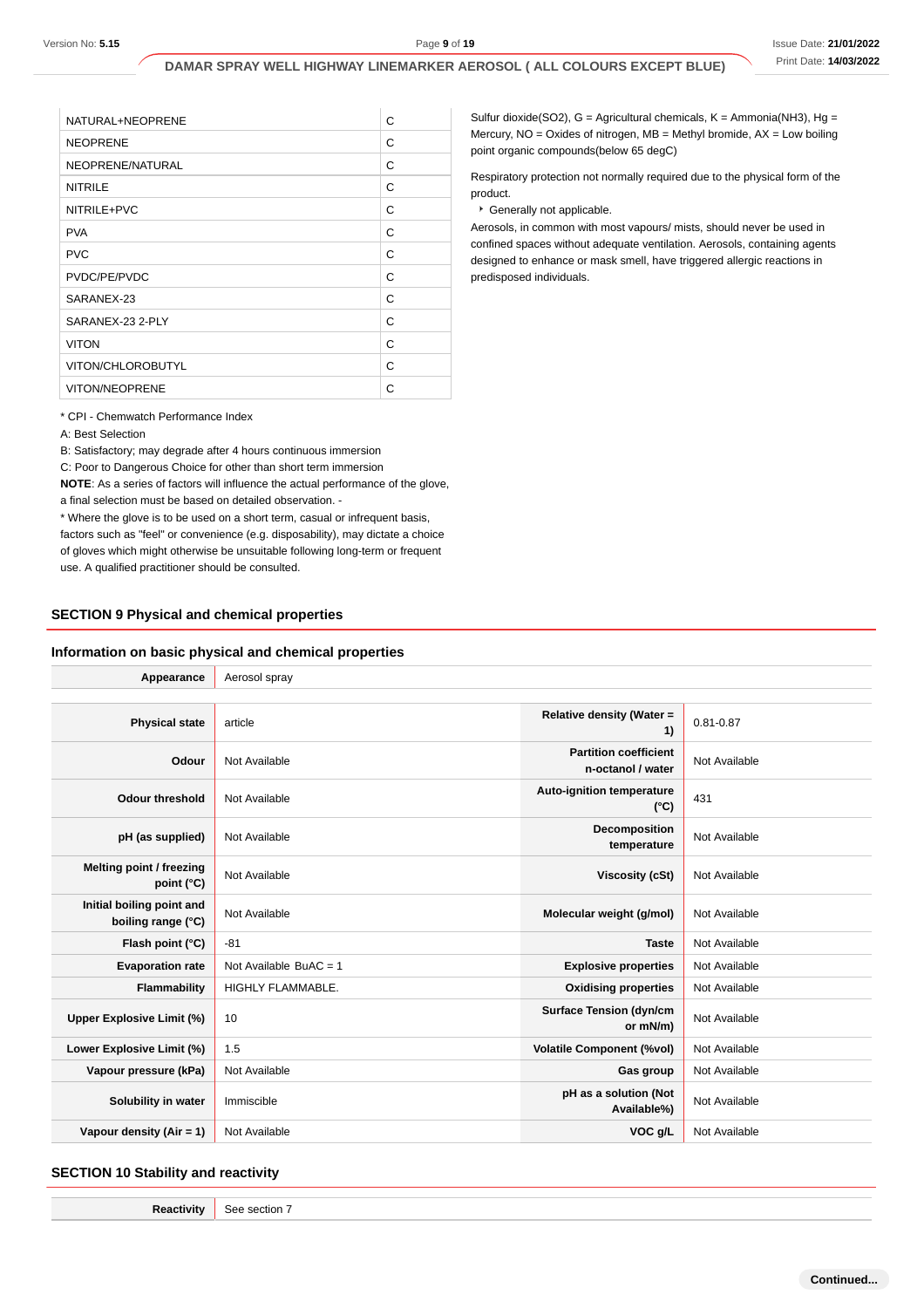| <b>Chemical stability</b>                  | Elevated temperatures.<br>Presence of open flame.<br>▶ Product is considered stable.<br>Hazardous polymerisation will not occur. |
|--------------------------------------------|----------------------------------------------------------------------------------------------------------------------------------|
| Possibility of hazardous<br>reactions      | See section 7                                                                                                                    |
| <b>Conditions to avoid</b>                 | See section 7                                                                                                                    |
| Incompatible materials                     | See section 7                                                                                                                    |
| <b>Hazardous decomposition</b><br>products | See section 5                                                                                                                    |

# **SECTION 11 Toxicological information**

# **Information on toxicological effects**

| Inhaled             | The material can cause respiratory irritation in some persons. The body's response to such irritation can cause further lung<br>damage.<br>Inhalation of vapours may cause drowsiness and dizziness. This may be accompanied by sleepiness, reduced alertness, loss of<br>reflexes, lack of co-ordination, and vertigo.<br>Isobutane produces a dose dependent action and at high concentrations may cause numbness, suffocation, exhilaration,<br>dizziness, headache, nausea, confusion, incoordination and unconsciousness in severe cases.<br>The paraffin gases are practically not harmful at low doses. Higher doses may produce reversible brain and nerve depression<br>and irritation.<br>Material is highly volatile and may quickly form a concentrated atmosphere in confined or unventilated areas. The vapour may<br>displace and replace air in breathing zone, acting as a simple asphyxiant. This may happen with little warning of overexposure.<br>Inhalation of high concentrations of gas/vapour causes lung irritation with coughing and nausea, central nervous depression with<br>headache and dizziness, slowing of reflexes, fatigue and inco-ordination.<br>Central nervous system (CNS) depression may include general discomfort, symptoms of giddiness, headache, dizziness,<br>nausea, anaesthetic effects, slowed reaction time, slurred speech and may progress to unconsciousness. Serious poisonings<br>may result in respiratory depression and may be fatal.<br>The acute toxicity of inhaled alkylbenzene is best described by central nervous system depression. These compounds may also<br>act as general anaesthetics. Whole body symptoms of poisoning include light-headedness, nervousness, apprehension, a feeling<br>of well-being, confusion, dizziness, drowsiness, ringing in the ears, blurred or double vision, vomiting and sensations of heat, cold<br>or numbness, twitching, tremors, convulsions, unconsciousness, depression of breathing, and arrest. Heart stoppage may result<br>from cardiovascular collapse.<br><b>WARNING:</b> Intentional misuse by concentrating/inhaling contents may be lethal.<br>Inhalation of vapours or aerosols (mists, fumes), generated by the material during the course of normal handling, may be<br>damaging to the health of the individual.<br>Exposure to hydrocarbons may result in irregularity of heart beat. Symptoms of moderate poisoning may include dizziness, |
|---------------------|---------------------------------------------------------------------------------------------------------------------------------------------------------------------------------------------------------------------------------------------------------------------------------------------------------------------------------------------------------------------------------------------------------------------------------------------------------------------------------------------------------------------------------------------------------------------------------------------------------------------------------------------------------------------------------------------------------------------------------------------------------------------------------------------------------------------------------------------------------------------------------------------------------------------------------------------------------------------------------------------------------------------------------------------------------------------------------------------------------------------------------------------------------------------------------------------------------------------------------------------------------------------------------------------------------------------------------------------------------------------------------------------------------------------------------------------------------------------------------------------------------------------------------------------------------------------------------------------------------------------------------------------------------------------------------------------------------------------------------------------------------------------------------------------------------------------------------------------------------------------------------------------------------------------------------------------------------------------------------------------------------------------------------------------------------------------------------------------------------------------------------------------------------------------------------------------------------------------------------------------------------------------------------------------------------------------------------------------------------------------------------------------------------------------------------------------------------------------------|
|                     | headache, nausea.                                                                                                                                                                                                                                                                                                                                                                                                                                                                                                                                                                                                                                                                                                                                                                                                                                                                                                                                                                                                                                                                                                                                                                                                                                                                                                                                                                                                                                                                                                                                                                                                                                                                                                                                                                                                                                                                                                                                                                                                                                                                                                                                                                                                                                                                                                                                                                                                                                                         |
| Ingestion           | At sufficiently high doses the material may be hepatotoxic (i.e. poisonous to the liver).<br>Not normally a hazard due to physical form of product.<br>Considered an unlikely route of entry in commercial/industrial environments<br>Swallowing of the liquid may cause aspiration into the lungs with the risk of chemical pneumonitis; serious consequences may<br>result. (ICSC13733)<br>Considered an unlikely route of entry in commercial/industrial environments. The liquid may produce gastrointestinal discomfort<br>and may be harmful if swallowed.                                                                                                                                                                                                                                                                                                                                                                                                                                                                                                                                                                                                                                                                                                                                                                                                                                                                                                                                                                                                                                                                                                                                                                                                                                                                                                                                                                                                                                                                                                                                                                                                                                                                                                                                                                                                                                                                                                          |
| <b>Skin Contact</b> | The material may accentuate any pre-existing dermatitis condition<br>Skin contact with the material may damage the health of the individual; systemic effects may result following absorption.<br>Spray mist may produce discomfort<br>Open cuts, abraded or irritated skin should not be exposed to this material<br>Entry into the blood-stream, through, for example, cuts, abrasions or lesions, may produce systemic injury with harmful effects.<br>Examine the skin prior to the use of the material and ensure that any external damage is suitably protected.<br>The material may cause moderate inflammation of the skin either following direct contact or after a delay of some time. Repeated<br>exposure can cause contact dermatitis which is characterised by redness, swelling and blistering.                                                                                                                                                                                                                                                                                                                                                                                                                                                                                                                                                                                                                                                                                                                                                                                                                                                                                                                                                                                                                                                                                                                                                                                                                                                                                                                                                                                                                                                                                                                                                                                                                                                           |
| Eye                 | Not considered to be a risk because of the extreme volatility of the gas.<br>The liquid produces a high level of eye discomfort and is capable of causing pain and severe conjunctivitis. Corneal injury may<br>develop, with possible permanent impairment of vision, if not promptly and adequately treated.<br>There is evidence that material may produce eye irritation in some persons and produce eye damage 24 hours or more after<br>instillation. Severe inflammation may be expected with pain.<br>The liquid may produce eye discomfort and is capable of causing temporary impairment of vision and/or transient eye<br>inflammation, ulceration                                                                                                                                                                                                                                                                                                                                                                                                                                                                                                                                                                                                                                                                                                                                                                                                                                                                                                                                                                                                                                                                                                                                                                                                                                                                                                                                                                                                                                                                                                                                                                                                                                                                                                                                                                                                             |
| <b>Chronic</b>      | Long-term exposure to respiratory irritants may result in airways disease, involving difficulty breathing and related whole-body<br>problems.<br>There has been concern that this material can cause cancer or mutations, but there is not enough data to make an assessment.<br>Skin contact with the material is more likely to cause a sensitisation reaction in some persons compared to the general<br>population.<br>Toxic: danger of serious damage to health by prolonged exposure through inhalation, in contact with skin and if swallowed.                                                                                                                                                                                                                                                                                                                                                                                                                                                                                                                                                                                                                                                                                                                                                                                                                                                                                                                                                                                                                                                                                                                                                                                                                                                                                                                                                                                                                                                                                                                                                                                                                                                                                                                                                                                                                                                                                                                     |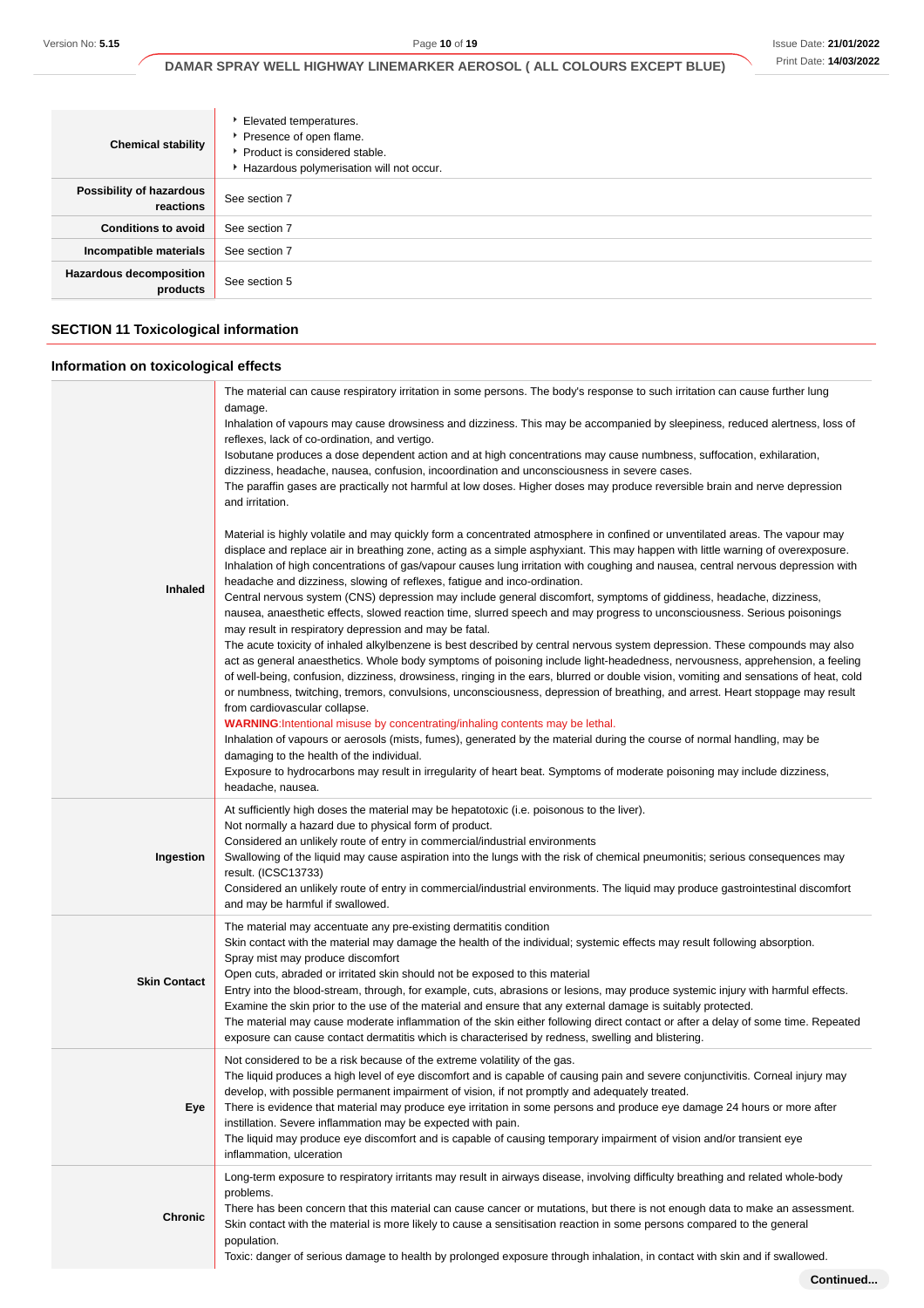Version No: **5.15** Page **11** of **19**

#### **DAMAR SPRAY WELL HIGHWAY LINEMARKER AEROSOL ( ALL COLOURS EXCEPT BLUE)**

This material can cause serious damage if one is exposed to it for long periods. It can be assumed that it contains a substance which can produce severe defects. Ample evidence exists that this material directly causes reduced fertility Substance accumulation, in the human body, may occur and may cause some concern following repeated or long-term occupational exposure. Constant or exposure over long periods to mixed hydrocarbons may produce stupor with dizziness, weakness and visual disturbance, weight loss and anaemia, and reduced liver and kidney function. Skin exposure may result in drying and cracking and redness of the skin. Main route of exposure to the gas in the workplace is by inhalation. Intentional abuse (glue sniffing) or occupational exposure to toluene can result in chronic habituation. Chronic abuse has caused inco-ordination, tremors of the extremeties (due to widespread cerebrum withering), headache, abnormal speech, temporary memory loss, convulsions, coma, drowsiness, reduced colour perception, blindness, nystagmus (rapid, involuntary eye movements), hearing loss leading to deafness and mild dementia. Workers exposed to acetone for long periods showed inflammation of the airways, stomach and small bowel, attacks of giddiness and loss of strength. Exposure to acetone may enhance the liver toxicity of chlorinated solvents.

| <b>DAMAR SPRAY WELL</b><br><b>HIGHWAY LINEMARKER</b> | <b>TOXICITY</b>                                        | <b>IRRITATION</b>                                    |  |
|------------------------------------------------------|--------------------------------------------------------|------------------------------------------------------|--|
| <b>AEROSOL (ALL</b><br><b>COLOURS EXCEPT BLUE)</b>   | Not Available                                          | Not Available                                        |  |
|                                                      | <b>TOXICITY</b>                                        | <b>IRRITATION</b>                                    |  |
|                                                      | Dermal (rabbit) LD50: 12124 mg/kg <sup>[2]</sup>       | Eye (rabbit): 2mg/24h - SEVERE                       |  |
|                                                      | Inhalation(Rat) LC50; >13350 ppm4h <sup>[2]</sup>      | Eye (rabbit):0.87 mg - mild                          |  |
|                                                      | Oral (Rat) LD50; 636 mg/kg <sup>[2]</sup>              | Eye (rabbit):100 mg/30sec - mild                     |  |
| toluene                                              |                                                        | Eye: adverse effect observed (irritating)[1]         |  |
|                                                      |                                                        | Skin (rabbit):20 mg/24h-moderate                     |  |
|                                                      |                                                        | Skin (rabbit):500 mg - moderate                      |  |
|                                                      |                                                        | Skin: adverse effect observed (irritating)[1]        |  |
|                                                      |                                                        | Skin: no adverse effect observed (not irritating)[1] |  |
|                                                      | <b>TOXICITY</b>                                        | <b>IRRITATION</b>                                    |  |
|                                                      | Dermal (rabbit) LD50: 20000 mg/kg[2]                   | Eye (human): 500 ppm - irritant                      |  |
|                                                      | Inhalation(Mouse) LC50; 44 mg/L4h <sup>[2]</sup>       | Eye (rabbit): 20mg/24hr -moderate                    |  |
|                                                      | Oral (Rat) LD50; 5800 mg/kg[2]                         | Eye (rabbit): 3.95 mg - SEVERE                       |  |
| acetone                                              |                                                        | Eye: adverse effect observed (irritating)[1]         |  |
|                                                      |                                                        | Skin (rabbit): 500 mg/24hr - mild                    |  |
|                                                      |                                                        | Skin (rabbit):395mg (open) - mild                    |  |
|                                                      |                                                        | Skin: no adverse effect observed (not irritating)[1] |  |
|                                                      | <b>TOXICITY</b>                                        | <b>IRRITATION</b>                                    |  |
| zirconium                                            | dermal (rat) LD50: >2000 mg/kg $[1]$                   | Not Available                                        |  |
| 2-ethylhexanoate                                     | Inhalation(Rat) LC50; >4.3 mg/l4h <sup>[1]</sup>       |                                                      |  |
|                                                      | Oral (Rat) LD50; 2043 mg/kg <sup>[1]</sup>             |                                                      |  |
|                                                      | <b>TOXICITY</b>                                        | <b>IRRITATION</b>                                    |  |
|                                                      | Dermal (rabbit) LD50: >1000 mg/kg $*$ <sup>[2]</sup>   | Eye (rabbit): 0.1 ml - SEVERE                        |  |
|                                                      | Inhalation(Rat) LC50; >4.83 mg/l $*$ <sup>[2]</sup>    |                                                      |  |
|                                                      | Inhalation(Rat) LC50; 20 mg/l/4h ** [2]                |                                                      |  |
| methyl ethyl ketoxime                                | Intraperitoneal (mouse) LD50: 200 mg/kg <sup>[2]</sup> |                                                      |  |
|                                                      | Oral (Rat) LD50; >2400 mg/kg **[2]                     |                                                      |  |
|                                                      | Oral (Rat) LD50; 930 mg/kg[2]                          |                                                      |  |
|                                                      | Subcutaneous (rat) LD50: 2702 mg/kg <sup>[2]</sup>     |                                                      |  |
|                                                      | <b>TOXICITY</b>                                        | <b>IRRITATION</b>                                    |  |
| butane                                               | Inhalation(Rat) LC50; 658 mg/l4h <sup>[2]</sup>        | Not Available                                        |  |
|                                                      | <b>TOXICITY</b>                                        | <b>IRRITATION</b>                                    |  |
| propane                                              | Inhalation(Rat) LC50; >13023 ppm4h <sup>[1]</sup>      | Not Available                                        |  |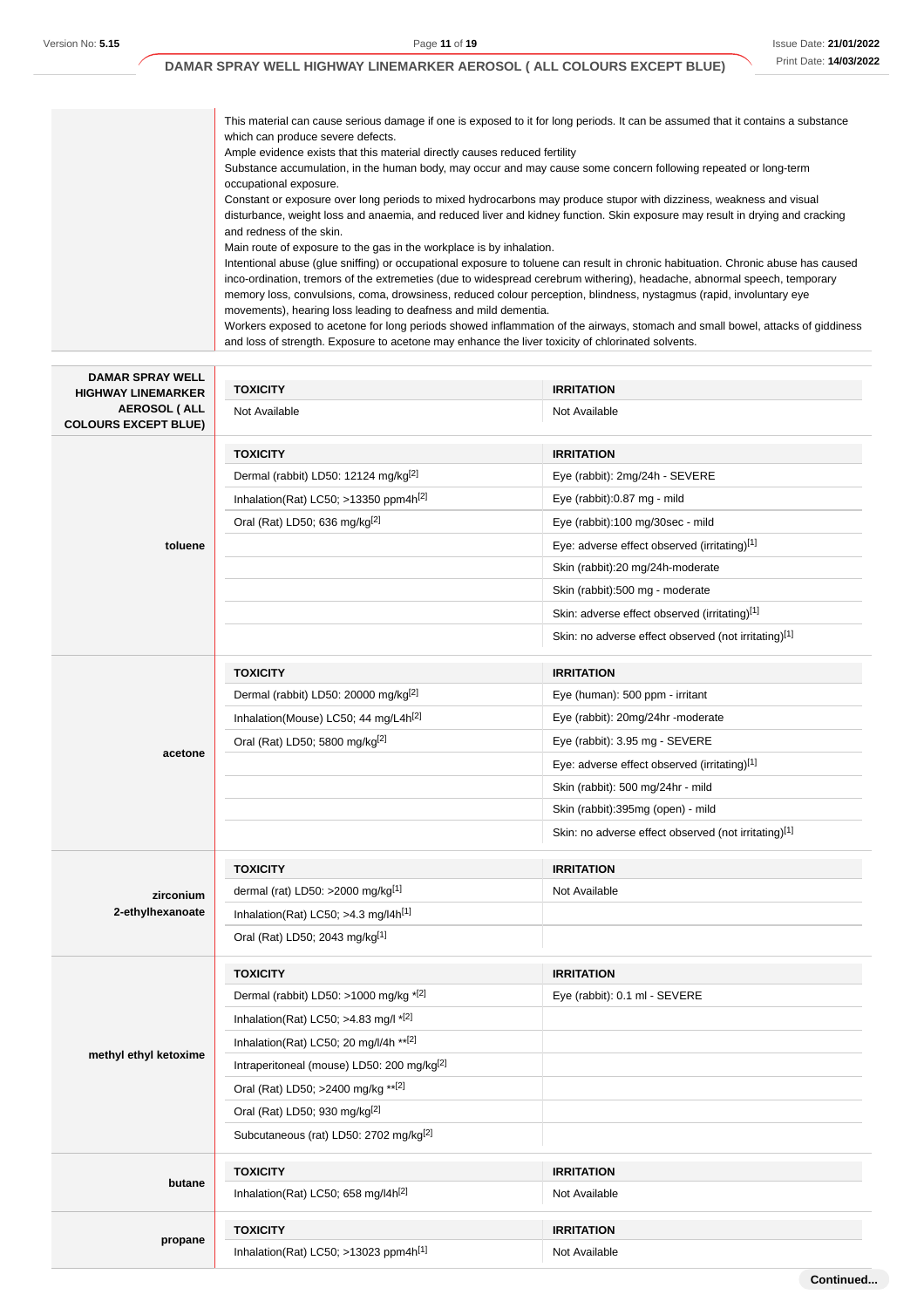**Continued...**

# **DAMAR SPRAY WELL HIGHWAY LINEMARKER AEROSOL ( ALL COLOURS EXCEPT BLUE)**

| Legend:                                                                                                                            | 1. Value obtained from Europe ECHA Registered Substances - Acute toxicity 2.* Value obtained from manufacturer's SDS.<br>Unless otherwise specified data extracted from RTECS - Register of Toxic Effect of chemical Substances                                                                                                                                                                                                                                                                                                                                                                                                                                                                                                                                                                                                                                                                                                                                                                                                                                                                                                                                                                                                                                                                                                                                                                                                                                                                                                                                                                                                                                                                                                                                                                                                                                                                                                                                                                                                                                                                                                                                                                                       |
|------------------------------------------------------------------------------------------------------------------------------------|-----------------------------------------------------------------------------------------------------------------------------------------------------------------------------------------------------------------------------------------------------------------------------------------------------------------------------------------------------------------------------------------------------------------------------------------------------------------------------------------------------------------------------------------------------------------------------------------------------------------------------------------------------------------------------------------------------------------------------------------------------------------------------------------------------------------------------------------------------------------------------------------------------------------------------------------------------------------------------------------------------------------------------------------------------------------------------------------------------------------------------------------------------------------------------------------------------------------------------------------------------------------------------------------------------------------------------------------------------------------------------------------------------------------------------------------------------------------------------------------------------------------------------------------------------------------------------------------------------------------------------------------------------------------------------------------------------------------------------------------------------------------------------------------------------------------------------------------------------------------------------------------------------------------------------------------------------------------------------------------------------------------------------------------------------------------------------------------------------------------------------------------------------------------------------------------------------------------------|
|                                                                                                                                    |                                                                                                                                                                                                                                                                                                                                                                                                                                                                                                                                                                                                                                                                                                                                                                                                                                                                                                                                                                                                                                                                                                                                                                                                                                                                                                                                                                                                                                                                                                                                                                                                                                                                                                                                                                                                                                                                                                                                                                                                                                                                                                                                                                                                                       |
| <b>DAMAR SPRAY WELL</b><br><b>HIGHWAY LINEMARKER</b><br>AEROSOL (ALL<br><b>COLOURS EXCEPT BLUE)</b>                                | Asthma-like symptoms may continue for months or even years after exposure to the material ends. This may be due to a<br>non-allergic condition known as reactive airways dysfunction syndrome (RADS) which can occur after exposure to high levels of<br>highly irritating compound. Main criteria for diagnosing RADS include the absence of previous airways disease in a non-atopic<br>individual, with sudden onset of persistent asthma-like symptoms within minutes to hours of a documented exposure to the<br>irritant. Other criteria for diagnosis of RADS include a reversible airflow pattern on lung function tests, moderate to severe<br>bronchial hyperreactivity on methacholine challenge testing, and the lack of minimal lymphocytic inflammation, without<br>eosinophilia.<br>Data demonstrate that during inhalation exposure, aromatic hydrocarbons undergo substantial partitioning into adipose tissues.<br>Following cessation of exposure, the level of aromatic hydrocarbons in body fats rapidly declines. Thus, the aromatic<br>hydrocarbons are unlikely to bioaccumulate in the body. Selective partitioning of the aromatic hydrocarbons into the non-adipose<br>tissues is unlikely.                                                                                                                                                                                                                                                                                                                                                                                                                                                                                                                                                                                                                                                                                                                                                                                                                                                                                                                                                                                                |
| <b>ZIRCONIUM</b><br>2-ETHYLHEXANOATE                                                                                               | For aliphatic fatty acids (and salts)<br>Acute oral (gavage) toxicity:<br>The acute oral LD50 values in rats for both were greater than >2000 mg/kg bw Clinical signs were generally associated with poor<br>condition following administration of high doses (salivation, diarrhoea, staining, piloerection and lethargy). There were no adverse<br>effects on body weight in any study In some studies, excess test substance and/or irritation in the gastrointestinal tract was<br>observed at necropsy.<br>Skin and eye irritation potential, with a few stated exceptions, is chain length dependent and decreases with increasing chain<br>length<br>According to several OECD test regimes the animal skin irritation studies indicate that the C6-10 aliphatic acids are severely<br>irritating or corrosive, while the C12 aliphatic acid is irritating, and the C14-22 aliphatic acids generally are not irritating or mildly<br>irritating.<br>Human skin irritation studies using more realistic exposures (30-minute,1-hour or 24-hours) indicate that the aliphatic acids have<br>sufficient, good or very good skin compatibility.<br>Animal eye irritation studies indicate that among the aliphatic acids, the C8-12 aliphatic acids are irritating to the eye while the<br>C14-22 aliphatic acids are not irritating.<br>Eye irritation potential of the ammonium salts does not follow chain length dependence; the C18 ammonium salts are corrosive to<br>the eyes.<br>Dermal absorption:<br>The in vitro penetration of C10, C12, C14, C16 and C18 fatty acids (as sodium salt solutions) through rat skin decreases with<br>increasing chain length. At 86.73 ug C16/cm2 and 91.84 ug C18/cm2, about 0.23% and less than 0.1% of the C16 and C18 soap<br>solutions is absorbed after 24 h exposure, respectively.<br>Sensitisation:<br>No sensitisation data were located.<br>Repeat dose toxicity:<br>Repeated dose oral (gavage or diet) exposure to aliphatic acids did not result in systemic toxicity with NOAELs greater than the<br>limit dose of 1000 mg/kg bw.<br>Fatty acid salts of low acute toxicity. Their potential to irritate the skin and eyes is dependent on chain length. |
| methyl ethyl ketoxime                                                                                                              | For methyl ethyl ketoxime (MEKO): At medium to high concentrations, MEKO increased the rate of liver tumours in animal<br>testing. This seems to be due to the breakdown of MEKO into a cancer-causing substance, and occurred more often in males.<br>MEKO does not seem to cause mutations. Repeated exposure appeared to cause effects on the nose, spleen, liver, kidney and<br>blood. Mammalian lymphocyte mutagen *Huls Canada ** Merck                                                                                                                                                                                                                                                                                                                                                                                                                                                                                                                                                                                                                                                                                                                                                                                                                                                                                                                                                                                                                                                                                                                                                                                                                                                                                                                                                                                                                                                                                                                                                                                                                                                                                                                                                                         |
| <b>DAMAR SPRAY WELL</b><br><b>HIGHWAY LINEMARKER</b><br>AEROSOL (ALL<br><b>COLOURS EXCEPT BLUE)</b><br>& methyl ethyl ketoxime     | The following information refers to contact allergens as a group and may not be specific to this product.<br>Contact allergies quickly manifest themselves as contact eczema, more rarely as urticaria or Quincke's oedema. The<br>pathogenesis of contact eczema involves a cell-mediated (T lymphocytes) immune reaction of the delayed type. Other allergic<br>skin reactions, e.g. contact urticaria, involve antibody-mediated immune reactions.                                                                                                                                                                                                                                                                                                                                                                                                                                                                                                                                                                                                                                                                                                                                                                                                                                                                                                                                                                                                                                                                                                                                                                                                                                                                                                                                                                                                                                                                                                                                                                                                                                                                                                                                                                 |
| <b>DAMAR SPRAY WELL</b><br><b>HIGHWAY LINEMARKER</b><br><b>AEROSOL (ALL</b><br><b>COLOURS EXCEPT BLUE)</b><br><b>&amp; TOLUENE</b> | For toluene:<br>Acute toxicity: Humans exposed to high levels of toluene for short periods of time experience adverse central nervous system<br>effects ranging from headaches to intoxication, convulsions, narcosis (sleepiness) and death. When inhaled or swallowed,<br>toluene can cause severe central nervous system depression, and in large doses has a narcotic effect. 60mL has caused death.<br>Death of heart muscle fibres, liver swelling, congestion and bleeding of the lungs and kidney injury were all found on autopsy.<br>Exposure to inhalation at a concentration of 600 parts per million for 8 hours resulted in the same and more serious symptoms<br>including euphoria (a feeling of well-being), dilated pupils, convulsions and nausea.                                                                                                                                                                                                                                                                                                                                                                                                                                                                                                                                                                                                                                                                                                                                                                                                                                                                                                                                                                                                                                                                                                                                                                                                                                                                                                                                                                                                                                                 |
| <b>DAMAR SPRAY WELL</b><br><b>HIGHWAY LINEMARKER</b><br>AEROSOL (ALL<br><b>COLOURS EXCEPT BLUE)</b><br>& ACETONE                   | For acetone:<br>The acute toxicity of acetone is low. Acetone is not a skin irritant or sensitizer, but it removes fat from the skin, and it also irritates<br>the eye. Animal testing shows acetone may cause macrocytic anaemia. Studies in humans have shown that exposure to acetone<br>at a level of 2375 mg/cubic metre has not caused neurobehavioural deficits.                                                                                                                                                                                                                                                                                                                                                                                                                                                                                                                                                                                                                                                                                                                                                                                                                                                                                                                                                                                                                                                                                                                                                                                                                                                                                                                                                                                                                                                                                                                                                                                                                                                                                                                                                                                                                                               |
| <b>TOLUENE &amp; ACETONE</b>                                                                                                       | The material may cause skin irritation after prolonged or repeated exposure and may produce on contact skin redness, swelling,<br>the production of vesicles, scaling and thickening of the skin.                                                                                                                                                                                                                                                                                                                                                                                                                                                                                                                                                                                                                                                                                                                                                                                                                                                                                                                                                                                                                                                                                                                                                                                                                                                                                                                                                                                                                                                                                                                                                                                                                                                                                                                                                                                                                                                                                                                                                                                                                     |
| <b>ZIRCONIUM</b><br><b>2-ETHYLHEXANOATE &amp;</b><br><b>PROPANE</b>                                                                | No significant acute toxicological data identified in literature search.                                                                                                                                                                                                                                                                                                                                                                                                                                                                                                                                                                                                                                                                                                                                                                                                                                                                                                                                                                                                                                                                                                                                                                                                                                                                                                                                                                                                                                                                                                                                                                                                                                                                                                                                                                                                                                                                                                                                                                                                                                                                                                                                              |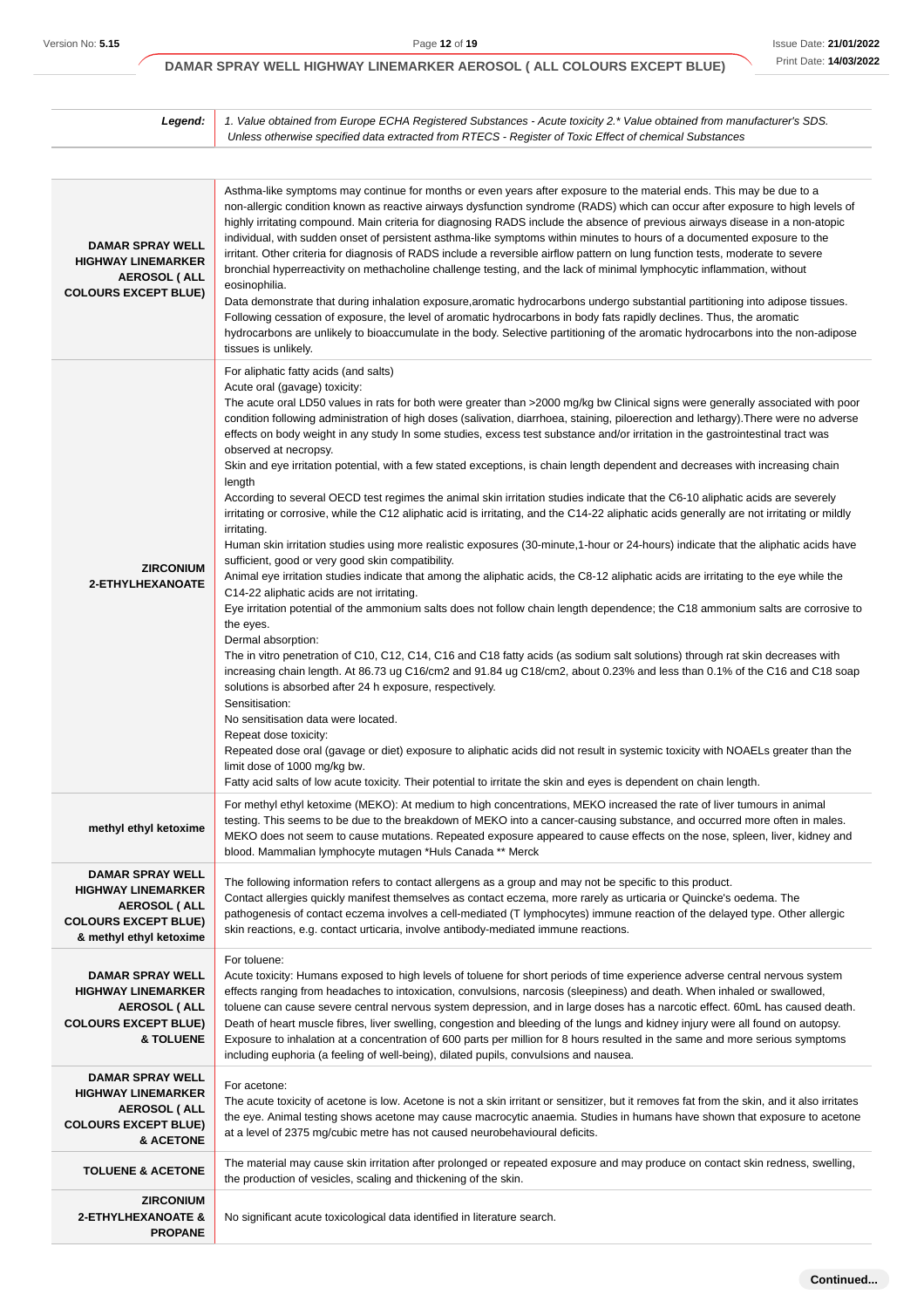| <b>Acute Toxicity</b>                       | $\boldsymbol{\mathsf{x}}$ | Carcinogenicity                 | ✔                                                                                                  |
|---------------------------------------------|---------------------------|---------------------------------|----------------------------------------------------------------------------------------------------|
| <b>Skin Irritation/Corrosion</b>            | $\checkmark$              | Reproductivity                  | $\checkmark$                                                                                       |
| <b>Serious Eye</b><br>Damage/Irritation     | ✔                         | <b>STOT - Single Exposure</b>   | ×                                                                                                  |
| <b>Respiratory or Skin</b><br>sensitisation | ✔                         | <b>STOT - Repeated Exposure</b> | v                                                                                                  |
| <b>Mutagenicity</b>                         | $\boldsymbol{\mathsf{x}}$ | <b>Aspiration Hazard</b>        | $\boldsymbol{\mathsf{x}}$                                                                          |
|                                             |                           | Legend:                         | $\blacktriangleright$ – Data either not available or does not fill the criteria for classification |

 $\blacktriangleright$  – Data available to make classification

# **SECTION 12 Ecological information**

| <b>DAMAR SPRAY WELL</b>                                                  | Endpoint         | <b>Test Duration (hr)</b> |                               | <b>Species</b>                |              | Value                   | <b>Source</b>    |
|--------------------------------------------------------------------------|------------------|---------------------------|-------------------------------|-------------------------------|--------------|-------------------------|------------------|
| <b>HIGHWAY LINEMARKER</b><br>AEROSOL (ALL<br><b>COLOURS EXCEPT BLUE)</b> | Not<br>Available | Not Available             |                               | Not Available                 |              | <b>Not</b><br>Available | Not<br>Available |
|                                                                          | Endpoint         | <b>Test Duration (hr)</b> |                               | <b>Species</b>                |              | Value                   | <b>Source</b>    |
|                                                                          | NOEC(ECx)        | 168h                      |                               | Crustacea                     |              | $0.74$ mg/L             | 5                |
| toluene                                                                  | <b>LC50</b>      | 96h                       |                               | Fish                          |              | 5-35mg/l                | 4                |
|                                                                          | <b>EC50</b>      | 48h                       |                               | Crustacea                     |              | 3.78mg/L                | 5                |
|                                                                          | EC50             | 96h                       |                               | Algae or other aquatic plants |              | >376.71mg/L             | 4                |
|                                                                          | <b>Endpoint</b>  | <b>Test Duration (hr)</b> |                               | <b>Species</b>                | Value        |                         | <b>Source</b>    |
|                                                                          | NOEC(ECx)        | 12h                       | Fish                          |                               |              | $0.001$ mg/L            | 4                |
| acetone                                                                  | <b>LC50</b>      | 96h                       | Fish                          |                               |              | 3744.6-5000.7mg/L       | 4                |
|                                                                          | <b>EC50</b>      | 48h                       |                               | Crustacea                     |              | 6098.4mg/L              | 5                |
|                                                                          | EC50             | 96h                       |                               | Algae or other aquatic plants |              | 9.873-27.684mg/l        | 4                |
|                                                                          | <b>Endpoint</b>  | <b>Test Duration (hr)</b> |                               | <b>Species</b>                |              | Value                   | <b>Source</b>    |
|                                                                          | <b>LC50</b>      | 96h                       |                               | Fish                          |              | $>100$ mg/l             | 2                |
| zirconium                                                                | EC50             | 72h                       |                               | Algae or other aquatic plants |              | 49.3mg/l                | $\overline{2}$   |
| 2-ethylhexanoate                                                         | <b>EC50</b>      | 48h                       |                               | Crustacea                     |              | $>0.17$ mg/l            | $\overline{2}$   |
|                                                                          | EC50(ECx)        | 48h                       |                               | Crustacea                     |              | $>0.17$ mg/l            | $\overline{2}$   |
|                                                                          | <b>Endpoint</b>  | <b>Test Duration (hr)</b> |                               | <b>Species</b>                |              | Value                   | <b>Source</b>    |
|                                                                          | <b>BCF</b>       | 1008h                     |                               | Fish                          |              | $0.5 - 0.6$             | $\overline{7}$   |
|                                                                          | NOEC(ECx)        | 72h                       |                               | Algae or other aquatic plants |              | $~1.02$ mg/l            | $\overline{2}$   |
| methyl ethyl ketoxime                                                    | <b>LC50</b>      | 96h                       |                               | Fish                          |              | $>100$ mg/l             | $\overline{2}$   |
|                                                                          | EC50             | 72h                       | Algae or other aquatic plants |                               | $-6.09$ mg/l | $\overline{2}$          |                  |
|                                                                          | EC50             | 48h                       |                               | Crustacea                     |              | $~201$ mg/l             | $\overline{2}$   |
|                                                                          | <b>Endpoint</b>  | <b>Test Duration (hr)</b> |                               | <b>Species</b>                |              | Value                   | <b>Source</b>    |
|                                                                          | EC50(ECx)        | 96h                       |                               | Algae or other aquatic plants |              | 7.71mg/l                | $\overline{2}$   |
| butane                                                                   | LC50             | 96h                       |                               | Fish                          |              | 24.11mg/l               | $\overline{2}$   |
|                                                                          | EC50             | 96h                       |                               | Algae or other aquatic plants |              | 7.71mg/l                | $\overline{2}$   |
|                                                                          | Endpoint         | <b>Test Duration (hr)</b> | <b>Species</b>                |                               |              | Value                   | Source           |
|                                                                          | EC50(ECx)        | 96h                       |                               | Algae or other aquatic plants |              | 7.71mg/l                | 2                |
| propane                                                                  | LC50             | 96h                       |                               | Fish                          |              | 24.11mg/l               | $\overline{2}$   |
|                                                                          | <b>EC50</b>      | 96h                       |                               | Algae or other aquatic plants |              | 7.71mg/l                | $\overline{2}$   |

Bioconcentration Data 7. METI (Japan) - Bioconcentration Data 8. Vendor Data

Toxic to aquatic organisms, may cause long-term adverse effects in the aquatic environment.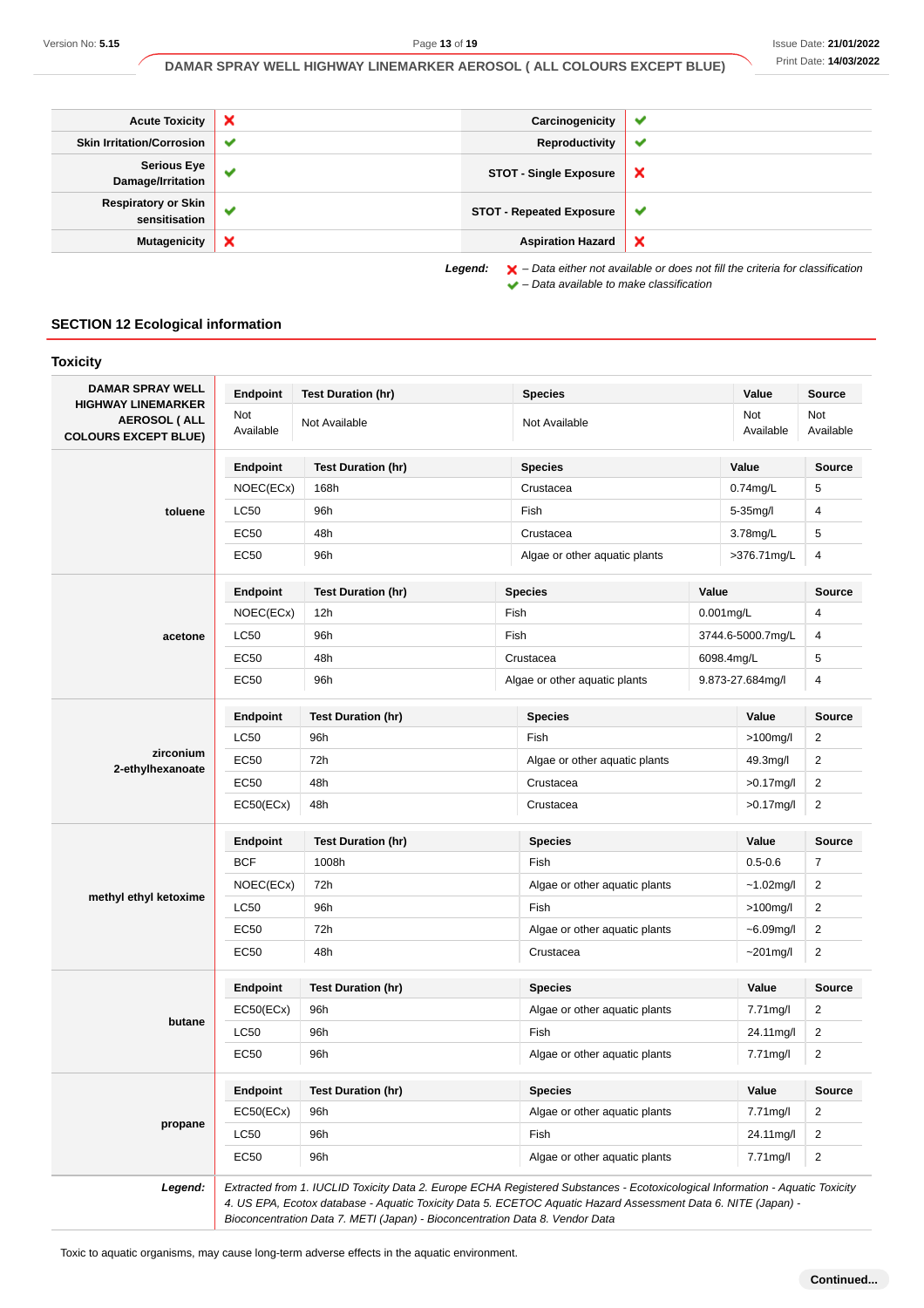Do NOT allow product to come in contact with surface waters or to intertidal areas below the mean high water mark. Do not contaminate water when cleaning equipment or disposing of equipment wash-waters.

Wastes resulting from use of the product must be disposed of on site or at approved waste sites.

When spilled this product may act as a typical oil, causing a film, sheen, emulsion or sludge at or beneath the surface of the body of water. The oil film on water surface may physically affect the aquatic organisms, due to the interruption of the

oxygen transfer between the air and the water

Oils of any kind can cause:

drowning of water-fowl due to lack of buoyancy, loss of insulating capacity of feathers, starvation and vulnerability to predators due to lack of mobility

lethal effects on fish by coating gill surfaces, preventing respiration

- asphyxiation of benthic life forms when floating masses become engaged with surface debris and settle on the bottom and
- adverse aesthetic effects of fouled shoreline and beaches

In case of accidental releases on the soil, a fine film is formed on the soil, which prevents the plant respiration process and the soil particle saturation. It may cause deep water infestation.

For Aromatic Substances Series:

Environmental Fate: Large, molecularly complex polycyclic aromatic hydrocarbons, or PAHs, are persistent in the environment longer than smaller PAHs. Atmospheric Fate: PAHs are 'semi-volatile substances" which can move between the atmosphere and the Earth's surface in repeated, temperature-driven cycles of deposition and volatilization. Terrestrial Fate: BTEX compounds have the potential to move through soil and contaminate ground water, and their vapors are highly flammable and explosive.

Ecotoxicity - Within an aromatic series, acute toxicity increases with increasing alkyl substitution on the aromatic nucleus.

For petroleum distillates:

Environmental fate:

When petroleum substances are released into the environment, four major fate processes will take place: dissolution in water, volatilization, biodegradation and adsorption. These processes will cause changes in the composition of these UVCB substances. In the case of spills on land or water surfaces, photodegradationanother fate process-can also be significant.

As noted previously, the solubility and vapour pressure of components within a mixture will differ from those of the component alone.

For Ketones: Ketones, unless they are alpha, beta--unsaturated ketones, can be considered as narcosis or baseline toxicity compounds.

Aquatic Fate: Hydrolysis of ketones in water is thermodynamically favourable only for low molecular weight ketones. Reactions with water are reversible with no permanent change in the structure of the ketone substrate. Ketones are stable to water under ambient environmental conditions.

For Butane (Synonym: n-Butane): Log Kow: 2.89; Koc: 450-900; Henry s Law Constant: 0.95 atm-cu m/mole, Vapor Pressure: 1820 mm Hg; BCF: 1.9.

Atmospheric Fate: Butane is expected to exist only as a gas in the ambient atmosphere. Gas-phase n-butane is degraded in the atmosphere by reaction with hydroxyl radicals; the half-life for this reaction in air is estimated to be 6.3 days, (@ 25 C). Butane is not expected to absorb UV light and probably will probably not be broken down directly by sunlight in the atmosphere.

For Propane: Koc 460. log

Kow 2.36.

Henry's Law constant of 7.07x10-1 atm-cu m/mole, derived from its vapour pressure, 7150 mm Hg, and water solubility, 62.4 mg/L. Estimated BCF: 13.1. For Toluene:

log Kow : 2.1-3; log Koc : 1.12-2.85; Koc : 37-260; log Kom : 1.39-2.89; Half-life (hr) air : 2.4-104; Half-life (hr) H2O surface water : 5.55-528; Half-life (hr) H2O ground : 168-2628; Half-life (hr) soil : <48-240; Henry's Pa m3 /mol : 518-694; Henry's atm m3 /mol : 5.94;

E-03BOD 5 0.86-2.12, 5%COD - 0.7-2.52,21-27%; ThOD - 3.13 ; BCF - 1.67-380; log BCF - 0.22-3.28.

Atmospheric Fate: The majority of toluene evaporates to the atmosphere from the water and soil. The main degradation pathway for toluene in the atmosphere is reaction with photochemically produced hydroxyl radicals. The estimated atmospheric half life for toluene is about 13 hours.

#### **DO NOT** discharge into sewer or waterways.

For Acetone: log Kow : -0.24; Half-life (hr) air : 312-1896; Half-life (hr) H2O surface water : 20; Henry's atm m3 /mol : 3.67E-05 BOD 5: 0.31-1.76,46-55% COD: 1.12-2.07 ThOD: 2.2BCF: 0.69.

Environmental Fate: The relatively long half-life allows acetone to be transported long distances from its emission source.

Atmospheric Fate: Acetone preferentially locates in the air compartment when released to the environment. In air, acetone is lost by photolysis and reaction with photochemically produced hydroxyl radicals; the estimated half-life of these combined processes is about 22 days.

#### **Persistence and degradability**

| Ingredient | Persistence: Water/Soil     | Persistence: Air              |
|------------|-----------------------------|-------------------------------|
| toluene    | LOW (Half-life $= 28$ days) | LOW (Half-life $=$ 4.33 days) |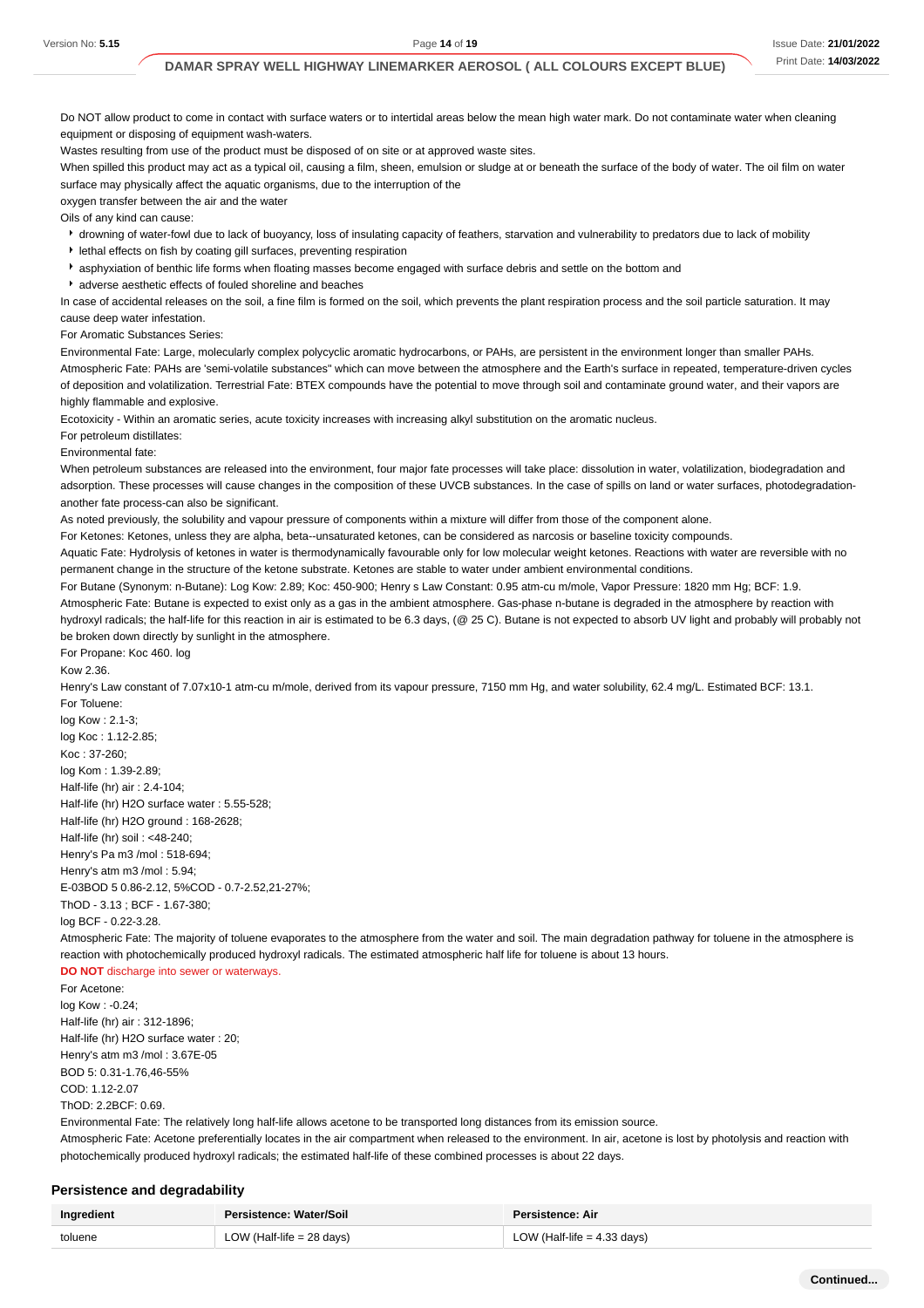| Ingredient            | Persistence: Water/Soil     | Persistence: Air                   |
|-----------------------|-----------------------------|------------------------------------|
| acetone               | LOW (Half-life $= 14$ days) | MEDIUM (Half-life = $116.25$ days) |
| methyl ethyl ketoxime | LOW                         | LOW                                |
| butane                | LOW                         | LOW                                |
| propane               | LOW                         | LOW                                |

#### **Bioaccumulative potential**

| Ingredient            | <b>Bioaccumulation</b> |
|-----------------------|------------------------|
| toluene               | $LOW (BCF = 90)$       |
| acetone               | LOW (BCF = $0.69$ )    |
| methyl ethyl ketoxime | LOW (BCF = $5.8$ )     |
| butane                | LOW (LogKOW = $2.89$ ) |
| propane               | LOW (LogKOW = $2.36$ ) |

# **Mobility in soil**

| Ingredient            | <b>Mobility</b>       |
|-----------------------|-----------------------|
| toluene               | LOW ( $KOC = 268$ )   |
| acetone               | $HIGH (KOC = 1.981)$  |
| methyl ethyl ketoxime | LOW ( $KOC = 130.8$ ) |
| butane                | $LOW (KOC = 43.79)$   |
| propane               | $LOW (KOC = 23.74)$   |

# **SECTION 13 Disposal considerations**

| Waste treatment methods                |                                                                                                                                                                                                                                                                                                                                                                                                                                                                                                                                                                                                                                                                                                                      |
|----------------------------------------|----------------------------------------------------------------------------------------------------------------------------------------------------------------------------------------------------------------------------------------------------------------------------------------------------------------------------------------------------------------------------------------------------------------------------------------------------------------------------------------------------------------------------------------------------------------------------------------------------------------------------------------------------------------------------------------------------------------------|
| <b>Product / Packaging</b><br>disposal | Recycle wherever possible or consult manufacturer for recycling options.<br>Consult State Land Waste Management Authority for disposal.<br>DO NOT allow wash water from cleaning or process equipment to enter drains.<br>It may be necessary to collect all wash water for treatment before disposal.<br>In all cases disposal to sewer may be subject to local laws and regulations and these should be considered first.<br>• Where in doubt contact the responsible authority.<br>• Consult State Land Waste Management Authority for disposal.<br>Discharge contents of damaged aerosol cans at an approved site.<br>Allow small quantities to evaporate.<br><b>DO NOT</b> incinerate or puncture aerosol cans. |

Ensure that the hazardous substance is disposed in accordance with the Hazardous Substances (Disposal) Notice 2017

#### **Disposal Requirements**

Packages that have been in direct contact with the hazardous substance must be only disposed if the hazardous substance was appropriately removed and cleaned out from the package. The package must be disposed according to the manufacturer's directions taking into account the material it is made of. Packages which hazardous content have been appropriately treated and removed may be recycled.

The hazardous substance must only be disposed if it has been treated by a method that changed the characteristics or composition of the substance and it is no longer hazardous.

#### **SECTION 14 Transport information**

#### **Labels Required**

| Marine Pollutant NO |                               |
|---------------------|-------------------------------|
|                     | <b>HAZCHEM</b> Not Applicable |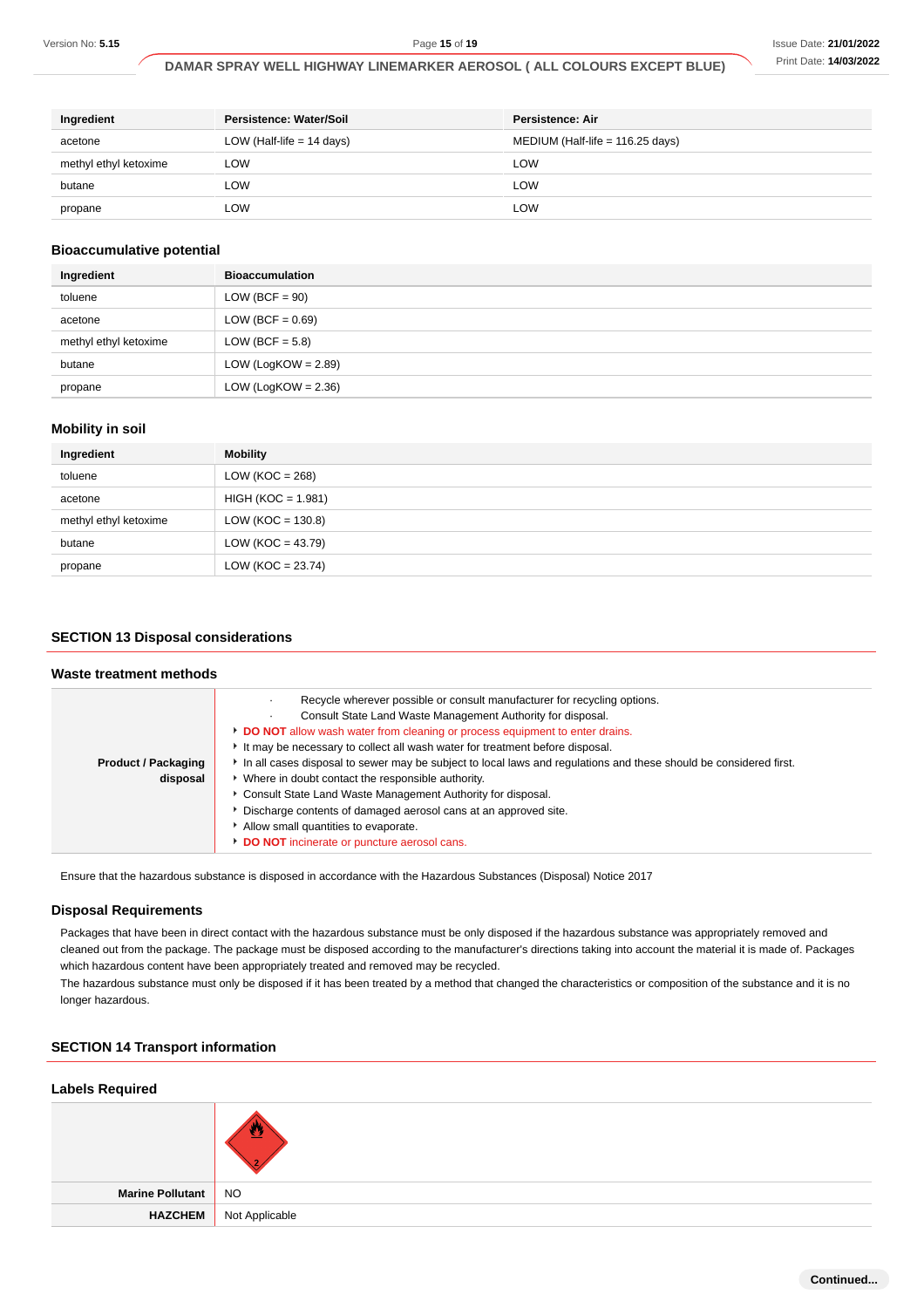# **Land transport (UN)**

| <b>UN number</b>                | 1950                                   |                                       |  |  |
|---------------------------------|----------------------------------------|---------------------------------------|--|--|
| UN proper shipping name         | <b>AEROSOLS</b>                        |                                       |  |  |
| Transport hazard class(es)      | Class<br>2.1<br>Subrisk                | Not Applicable                        |  |  |
| Packing group                   |                                        | Not Applicable                        |  |  |
| <b>Environmental hazard</b>     | Not Applicable                         |                                       |  |  |
| Special precautions for<br>user | Special provisions<br>Limited quantity | 63; 190; 277; 327; 344; 381<br>1000ml |  |  |

# **Air transport (ICAO-IATA / DGR)**

| <b>UN number</b>                | 1950                                                                                                                               |                                                                                                                                                       |                                                                    |  |
|---------------------------------|------------------------------------------------------------------------------------------------------------------------------------|-------------------------------------------------------------------------------------------------------------------------------------------------------|--------------------------------------------------------------------|--|
| UN proper shipping name         | Aerosols, flammable                                                                                                                |                                                                                                                                                       |                                                                    |  |
| Transport hazard class(es)      | <b>ICAO/IATA Class</b><br>ICAO / IATA Subrisk<br><b>ERG Code</b>                                                                   | 2.1<br>Not Applicable<br>10L                                                                                                                          |                                                                    |  |
| Packing group                   | Not Applicable                                                                                                                     |                                                                                                                                                       |                                                                    |  |
| <b>Environmental hazard</b>     | Not Applicable                                                                                                                     |                                                                                                                                                       |                                                                    |  |
| Special precautions for<br>user | Special provisions<br>Cargo Only Packing Instructions<br>Cargo Only Maximum Qty / Pack<br>Passenger and Cargo Packing Instructions | Passenger and Cargo Maximum Qty / Pack<br>Passenger and Cargo Limited Quantity Packing Instructions<br>Passenger and Cargo Limited Maximum Qty / Pack | A145 A167 A802<br>203<br>150 kg<br>203<br>75 kg<br>Y203<br>30 kg G |  |

# **Sea transport (IMDG-Code / GGVSee)**

| <b>UN number</b>                | 1950                                     |                                          |  |
|---------------------------------|------------------------------------------|------------------------------------------|--|
| UN proper shipping name         | <b>AEROSOLS</b>                          |                                          |  |
| Transport hazard class(es)      | <b>IMDG Class</b><br><b>IMDG Subrisk</b> | 2.1<br>Not Applicable                    |  |
| Packing group                   | Not Applicable                           |                                          |  |
| <b>Environmental hazard</b>     | Not Applicable                           |                                          |  |
| Special precautions for<br>user | <b>EMS Number</b><br>Special provisions  | $F-D, S-U$<br>63 190 277 327 344 381 959 |  |
|                                 | <b>Limited Quantities</b>                | 1000 ml                                  |  |

# **Transport in bulk according to Annex II of MARPOL and the IBC code**

Not Applicable

# **Transport in bulk in accordance with MARPOL Annex V and the IMSBC Code**

| <b>Product name</b>        | Group         |
|----------------------------|---------------|
| toluene                    | Not Available |
| acetone                    | Not Available |
| zirconium 2-ethylhexanoate | Not Available |
| methyl ethyl ketoxime      | Not Available |
| butane                     | Not Available |
| propane                    | Not Available |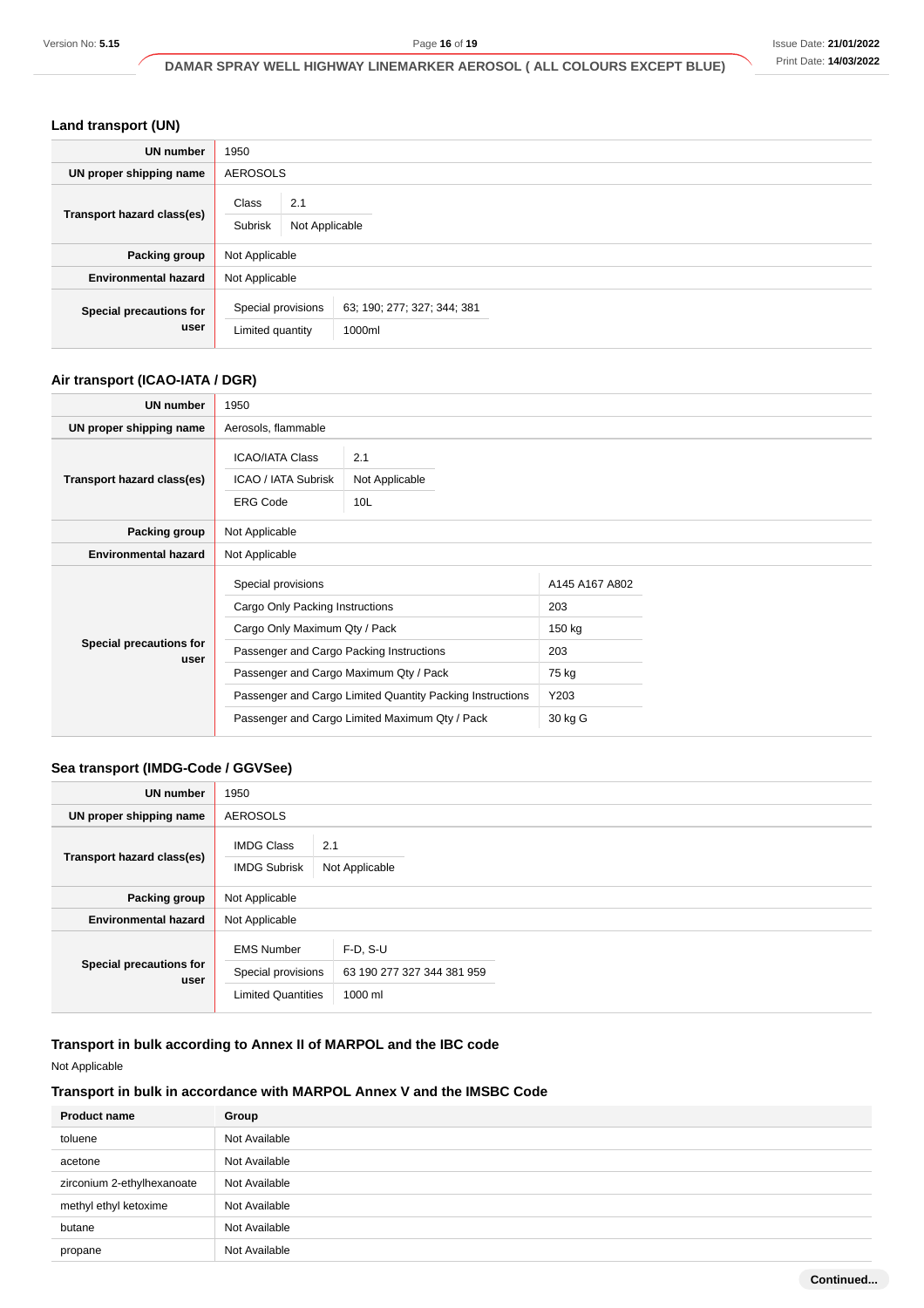#### **Transport in bulk in accordance with the ICG Code**

| <b>Product name</b>        | <b>Ship Type</b> |
|----------------------------|------------------|
| toluene                    | Not Available    |
| acetone                    | Not Available    |
| zirconium 2-ethylhexanoate | Not Available    |
| methyl ethyl ketoxime      | Not Available    |
| butane                     | Not Available    |
| propane                    | Not Available    |

#### **SECTION 15 Regulatory information**

#### **Safety, health and environmental regulations / legislation specific for the substance or mixture**

This substance is to be managed using the conditions specified in an applicable Group Standard

| <b>HSR Number</b> | <b>Group Standard</b>                               |
|-------------------|-----------------------------------------------------|
| HSR002517         | Aerosols Flammable Carcinogenic Group Standard 2020 |

Please refer to Section 8 of the SDS for any applicable tolerable exposure limit or Section 12 for environmental exposure limit.

| toluene is found on the following regulatory lists                                                                   |                                                                 |
|----------------------------------------------------------------------------------------------------------------------|-----------------------------------------------------------------|
| Chemical Footprint Project - Chemicals of High Concern List                                                          | New Zealand Hazardous Substances and New Organisms (HSNO) Act - |
| International Agency for Research on Cancer (IARC) - Agents Classified by                                            | Classification of Chemicals - Classification Data               |
| the IARC Monographs                                                                                                  | New Zealand Inventory of Chemicals (NZIoC)                      |
| New Zealand Approved Hazardous Substances with controls                                                              | New Zealand Workplace Exposure Standards (WES)                  |
| New Zealand Hazardous Substances and New Organisms (HSNO) Act -<br><b>Classification of Chemicals</b>                |                                                                 |
| acetone is found on the following regulatory lists                                                                   |                                                                 |
| New Zealand Approved Hazardous Substances with controls                                                              | New Zealand Inventory of Chemicals (NZIoC)                      |
| New Zealand Hazardous Substances and New Organisms (HSNO) Act -<br><b>Classification of Chemicals</b>                | New Zealand Workplace Exposure Standards (WES)                  |
| New Zealand Hazardous Substances and New Organisms (HSNO) Act -<br>Classification of Chemicals - Classification Data |                                                                 |
| zirconium 2-ethylhexanoate is found on the following regulatory lists                                                |                                                                 |
| International WHO List of Proposed Occupational Exposure Limit (OEL)<br>Values for Manufactured Nanomaterials (MNMS) | New Zealand Workplace Exposure Standards (WES)                  |
| New Zealand Inventory of Chemicals (NZIoC)                                                                           |                                                                 |
| methyl ethyl ketoxime is found on the following regulatory lists                                                     |                                                                 |
| Chemical Footprint Project - Chemicals of High Concern List                                                          | New Zealand Hazardous Substances and New Organisms (HSNO) Act - |
| New Zealand Approved Hazardous Substances with controls                                                              | Classification of Chemicals - Classification Data               |
| New Zealand Hazardous Substances and New Organisms (HSNO) Act -<br><b>Classification of Chemicals</b>                | New Zealand Inventory of Chemicals (NZIoC)                      |
| butane is found on the following regulatory lists                                                                    |                                                                 |
| Chemical Footprint Project - Chemicals of High Concern List                                                          | New Zealand Hazardous Substances and New Organisms (HSNO) Act - |
| New Zealand Approved Hazardous Substances with controls                                                              | Classification of Chemicals - Classification Data               |
| New Zealand Hazardous Substances and New Organisms (HSNO) Act -                                                      | New Zealand Inventory of Chemicals (NZIoC)                      |
| <b>Classification of Chemicals</b>                                                                                   | New Zealand Workplace Exposure Standards (WES)                  |
| propane is found on the following regulatory lists                                                                   |                                                                 |
| New Zealand Approved Hazardous Substances with controls                                                              | New Zealand Inventory of Chemicals (NZIoC)                      |
| New Zealand Hazardous Substances and New Organisms (HSNO) Act -<br><b>Classification of Chemicals</b>                | New Zealand Workplace Exposure Standards (WES)                  |
| New Zealand Hazardous Substances and New Organisms (HSNO) Act -<br>Classification of Chemicals - Classification Data |                                                                 |

#### **Hazardous Substance Location**

Subject to the Health and Safety at Work (Hazardous Substances) Regulations 2017.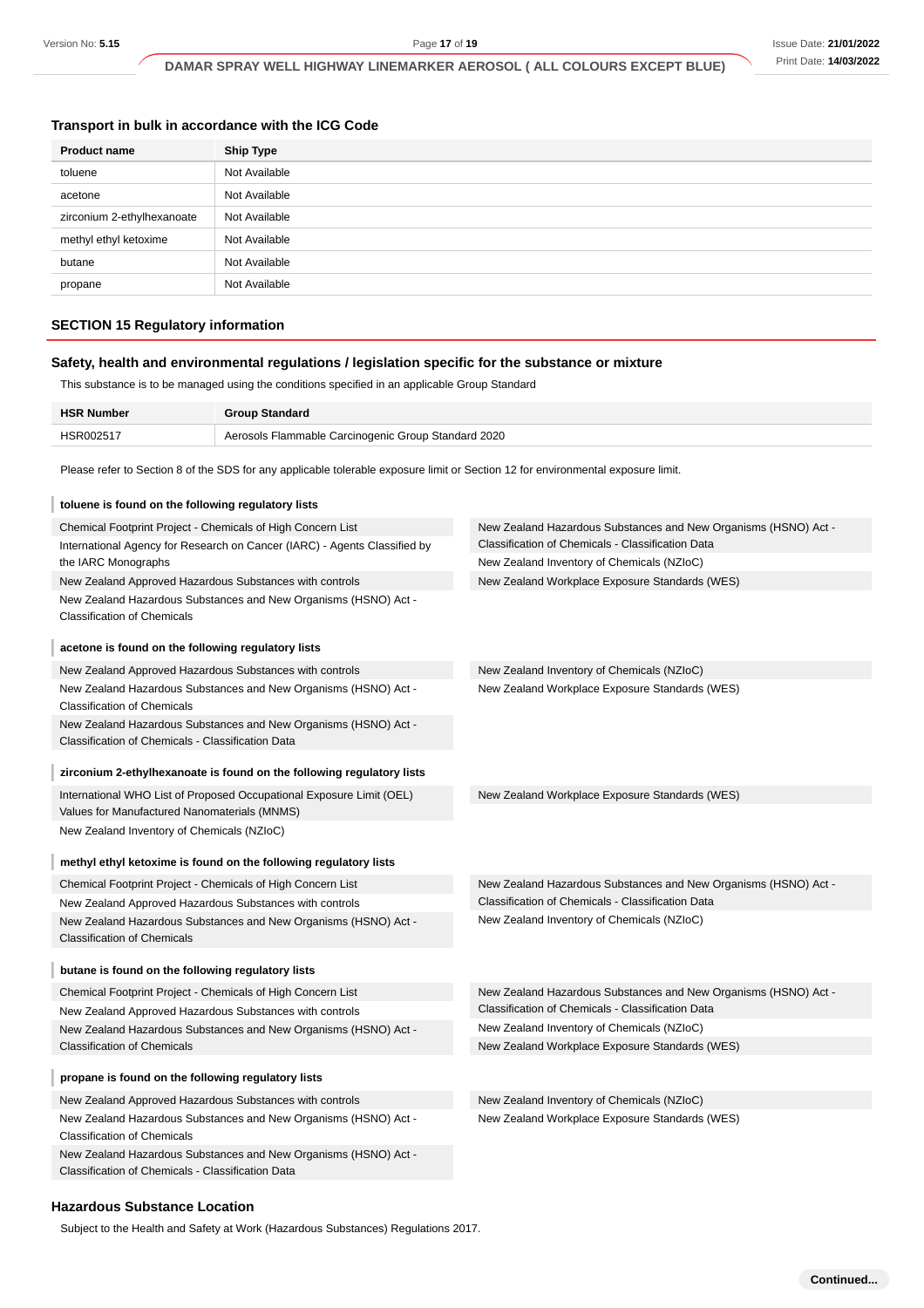| <b>Hazard Class</b> | <b>Quantity (Closed Containers)</b> | Quantity (Open Containers)         |
|---------------------|-------------------------------------|------------------------------------|
| 2.1.2A              | 3 000 L (aggregate water capacity)  | 3 000 L (aggregate water capacity) |

## **Certified Handler**

| <b>Class of substance</b> | Quantities     |
|---------------------------|----------------|
| Not Applicable            | Not Applicable |

#### **Maximum quantities of certain hazardous substances permitted on passenger service vehicles**

| <b>Hazard Class</b> | Gas (aggregate water capacity in<br>mL | Liauid<br>(L) | Solid<br>(kg) | Maximum quantity per package for each<br>classification |
|---------------------|----------------------------------------|---------------|---------------|---------------------------------------------------------|
| 6.5A or 6.5B        | 120                                    |               | ົ             |                                                         |
| 2.1.2A              |                                        |               |               | 1L (aggregate water capacity)                           |

#### **Tracking Requirements**

# **National Inventory Status**

| Version No: 5.15                                                                                                        |                                                                                                                                                                                                                                                                                                                                                                                                              |                                     | Page 18 of 19 |               | DAMAR SPRAY WELL HIGHWAY LINEMARKER AEROSOL ( ALL COLOURS EXCEPT BLUE) | Issue Date: 21/01/202<br>Print Date: 14/03/202 |
|-------------------------------------------------------------------------------------------------------------------------|--------------------------------------------------------------------------------------------------------------------------------------------------------------------------------------------------------------------------------------------------------------------------------------------------------------------------------------------------------------------------------------------------------------|-------------------------------------|---------------|---------------|------------------------------------------------------------------------|------------------------------------------------|
|                                                                                                                         |                                                                                                                                                                                                                                                                                                                                                                                                              |                                     |               |               |                                                                        |                                                |
| <b>Hazard Class</b>                                                                                                     |                                                                                                                                                                                                                                                                                                                                                                                                              | <b>Quantity (Closed Containers)</b> |               |               | <b>Quantity (Open Containers)</b>                                      |                                                |
| 2.1.2A                                                                                                                  | 3 000 L (aggregate water capacity)<br>3 000 L (aggregate water capacity)                                                                                                                                                                                                                                                                                                                                     |                                     |               |               |                                                                        |                                                |
| <b>Certified Handler</b><br>Subject to Part 4 of the Health and Safety at Work (Hazardous Substances) Regulations 2017. |                                                                                                                                                                                                                                                                                                                                                                                                              |                                     |               |               |                                                                        |                                                |
| <b>Class of substance</b>                                                                                               | Quantities                                                                                                                                                                                                                                                                                                                                                                                                   |                                     |               |               |                                                                        |                                                |
| Not Applicable                                                                                                          | Not Applicable                                                                                                                                                                                                                                                                                                                                                                                               |                                     |               |               |                                                                        |                                                |
| Refer Group Standards for further information                                                                           |                                                                                                                                                                                                                                                                                                                                                                                                              |                                     |               |               |                                                                        |                                                |
| Maximum quantities of certain hazardous substances permitted on passenger service vehicles                              |                                                                                                                                                                                                                                                                                                                                                                                                              |                                     |               |               |                                                                        |                                                |
| Subject to Regulation 13.14 of the Health and Safety at Work (Hazardous Substances) Regulations 2017.                   |                                                                                                                                                                                                                                                                                                                                                                                                              |                                     |               |               |                                                                        |                                                |
| <b>Hazard Class</b>                                                                                                     | mL)                                                                                                                                                                                                                                                                                                                                                                                                          | Gas (aggregate water capacity in    | Liquid<br>(L) | Solid<br>(kg) | Maximum quantity per package for each<br>classification                |                                                |
| 6.5A or 6.5B                                                                                                            | 120                                                                                                                                                                                                                                                                                                                                                                                                          |                                     | $\mathbf{1}$  | 3             |                                                                        |                                                |
| 2.1.2A                                                                                                                  |                                                                                                                                                                                                                                                                                                                                                                                                              |                                     |               |               | 1L (aggregate water capacity)                                          |                                                |
| Not Applicable<br><b>National Inventory Status</b>                                                                      |                                                                                                                                                                                                                                                                                                                                                                                                              |                                     |               |               |                                                                        |                                                |
| <b>National Inventory</b>                                                                                               | Status                                                                                                                                                                                                                                                                                                                                                                                                       |                                     |               |               |                                                                        |                                                |
| Australia - AIIC / Australia<br>Non-Industrial Use                                                                      | Yes                                                                                                                                                                                                                                                                                                                                                                                                          |                                     |               |               |                                                                        |                                                |
| Canada - DSL                                                                                                            | Yes                                                                                                                                                                                                                                                                                                                                                                                                          |                                     |               |               |                                                                        |                                                |
| Canada - NDSL                                                                                                           | No (toluene; acetone; zirconium 2-ethylhexanoate; methyl ethyl ketoxime; butane; propane)                                                                                                                                                                                                                                                                                                                    |                                     |               |               |                                                                        |                                                |
| China - IECSC                                                                                                           | Yes                                                                                                                                                                                                                                                                                                                                                                                                          |                                     |               |               |                                                                        |                                                |
| Europe - EINEC / ELINCS /<br><b>NLP</b>                                                                                 | Yes                                                                                                                                                                                                                                                                                                                                                                                                          |                                     |               |               |                                                                        |                                                |
| Japan - ENCS                                                                                                            | Yes                                                                                                                                                                                                                                                                                                                                                                                                          |                                     |               |               |                                                                        |                                                |
| Korea - KECI                                                                                                            | Yes                                                                                                                                                                                                                                                                                                                                                                                                          |                                     |               |               |                                                                        |                                                |
| New Zealand - NZIoC                                                                                                     | Yes                                                                                                                                                                                                                                                                                                                                                                                                          |                                     |               |               |                                                                        |                                                |
| Philippines - PICCS                                                                                                     | Yes                                                                                                                                                                                                                                                                                                                                                                                                          |                                     |               |               |                                                                        |                                                |
| USA - TSCA                                                                                                              | Yes                                                                                                                                                                                                                                                                                                                                                                                                          |                                     |               |               |                                                                        |                                                |
| Taiwan - TCSI                                                                                                           | Yes                                                                                                                                                                                                                                                                                                                                                                                                          |                                     |               |               |                                                                        |                                                |
| Mexico - INSQ                                                                                                           | No (zirconium 2-ethylhexanoate)                                                                                                                                                                                                                                                                                                                                                                              |                                     |               |               |                                                                        |                                                |
| Vietnam - NCI                                                                                                           | Yes                                                                                                                                                                                                                                                                                                                                                                                                          |                                     |               |               |                                                                        |                                                |
| Russia - FBEPH                                                                                                          | Yes                                                                                                                                                                                                                                                                                                                                                                                                          |                                     |               |               |                                                                        |                                                |
| Legend:                                                                                                                 | Yes = All CAS declared ingredients are on the inventory<br>No = One or more of the CAS listed ingredients are not on the inventory. These ingredients may be exempt or will require<br>registration.                                                                                                                                                                                                         |                                     |               |               |                                                                        |                                                |
| <b>SECTION 16 Other information</b>                                                                                     |                                                                                                                                                                                                                                                                                                                                                                                                              |                                     |               |               |                                                                        |                                                |
| <b>Revision Date</b>                                                                                                    | 21/01/2022                                                                                                                                                                                                                                                                                                                                                                                                   |                                     |               |               |                                                                        |                                                |
| <b>Initial Date</b>                                                                                                     | 06/03/2017                                                                                                                                                                                                                                                                                                                                                                                                   |                                     |               |               |                                                                        |                                                |
| <b>SDS Version Summary</b>                                                                                              |                                                                                                                                                                                                                                                                                                                                                                                                              |                                     |               |               |                                                                        |                                                |
| Version                                                                                                                 | Date of<br>Update                                                                                                                                                                                                                                                                                                                                                                                            | <b>Sections Updated</b>             |               |               |                                                                        |                                                |
| 4.15                                                                                                                    | Acute Health (eye), Acute Health (inhaled), Acute Health (skin), Acute Health (swallowed), Advice to Doctor,<br>Chronic Health, Classification, Environmental, Exposure Standard, Fire Fighter (fire/explosion hazard), First Aid<br>20/01/2022<br>(swallowed), Handling Procedure, Ingredients, Personal Protection (hands/feet), Physical Properties, Storage<br>(storage incompatibility), Synonyms, Name |                                     |               |               |                                                                        |                                                |

# **SECTION 16 Other information**

| <b>DAVIE</b><br>Jate | $\sim$<br>ີ<br>$\overline{\phantom{a}}$<br>. |
|----------------------|----------------------------------------------|
| Ini<br>ato           | റഭം<br>$\overline{\phantom{a}}$<br>$  -$     |

#### **SDS Version Summary**

| <b>Version</b> | Date of<br>Update | <b>Sections Updated</b>                                                                                                                                                                                                                                                                                                                                                                        |
|----------------|-------------------|------------------------------------------------------------------------------------------------------------------------------------------------------------------------------------------------------------------------------------------------------------------------------------------------------------------------------------------------------------------------------------------------|
| 4.15           | 20/01/2022        | Acute Health (eye), Acute Health (inhaled), Acute Health (skin), Acute Health (swallowed), Advice to Doctor,<br>Chronic Health, Classification, Environmental, Exposure Standard, Fire Fighter (fire/explosion hazard), First Aid<br>(swallowed), Handling Procedure, Ingredients, Personal Protection (hands/feet), Physical Properties, Storage<br>(storage incompatibility), Synonyms, Name |